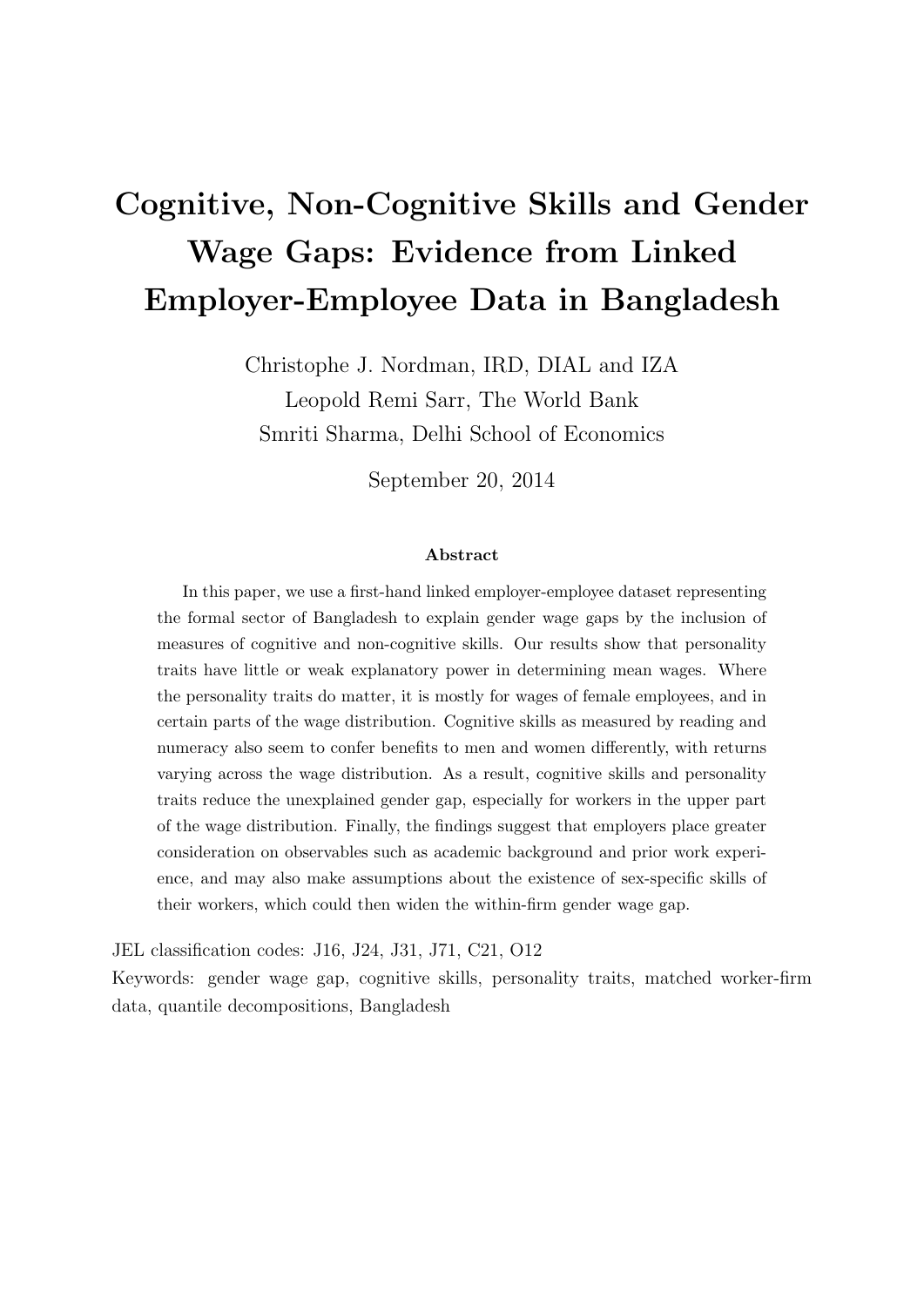## 1 Introduction

The existence of gender wage gaps has been a persistent phenomenon in both indus-trialized and developing countries.<sup>[1](#page-1-0)</sup> These earnings inequalities can be on account of differences in productive attributes between males and females, and discriminatory practices. There now exists a large body of literature that seeks to disentangle and quantify these two components. The proportion of the wage gap that can be attributed to differences in socio-economic and human capital characteristics is referred to as the "explained component" and the residual "unexplained component" is due to differences in returns to these characteristics. The latter represents a combination of unobservable characteristics, characteristics that are potentially observed by the employer (but not by the researcher), and discrimination.

One such "unobserved" attribute that has recently received significant attention in the literature is non-cognitive or personality or psychological traits.<sup>[2](#page-1-1)</sup> Non-cognitive traits refer to qualities such as motivation, self-esteem, inter-personal skills, etc., that have been shown to be a crucial determinant of labour market performance and educational choices, even after controlling for cognitive skills (e.g., Heckman et al., 2006; Lindqvist and Vestman, 2011). Theoretically, personality traits can have both direct and indirect effects on productivity (Borghans et al., 2008). It can affect productivity directly by being considered as part of an individual's set of productive characteristics. Additionally, it can indirectly affect productivity through its effects on occupational choice (Cobb-Clark and Tan, 2011).

In this paper, our objective is to explain gender wage gaps in the formal sector of Bangladesh as a function of gender differences in cognitive and personality traits, over and above the standard variables included in Mincerian wage regressions. The existing evidence documenting the influence of non-cognitive skills on gender wage gaps is based predominantly on developed economies (e.g., Mueller and Plug, 2006; Heineck and Anger, 2010; Osborne Groves, 2005), with considerable variation in the contribution of these traits - in terms of statistical and economic significance - to the wage gaps. On the other hand, the literature on estimating gender wage gaps in developing and transition countries while fairly large (e.g., Appleton et al., 1999; Chi and Li, 2008; Nordman and Roubaud, 2009; Nordman et al., 2011), has not concerned itself - primarily due to data limitations with cognitive and non-cognitive skills as potential explanations of the gender wage gap. With new data that allow us to identify these skills and traits in a developing country context, our aim is to contribute to this line of research.

Additionally, since our data are collected at the enterprise level and not at the house-

<span id="page-1-1"></span><span id="page-1-0"></span><sup>&</sup>lt;sup>1</sup>See Weichselbaumer and Winter-Ebmer (2005) for a meta-analysis of this literature.

 ${}^{2}$ Bowles et al. (2001a, 2001b) renewed the interest among economists in the relationship between behavioural and personality traits and labour market outcomes.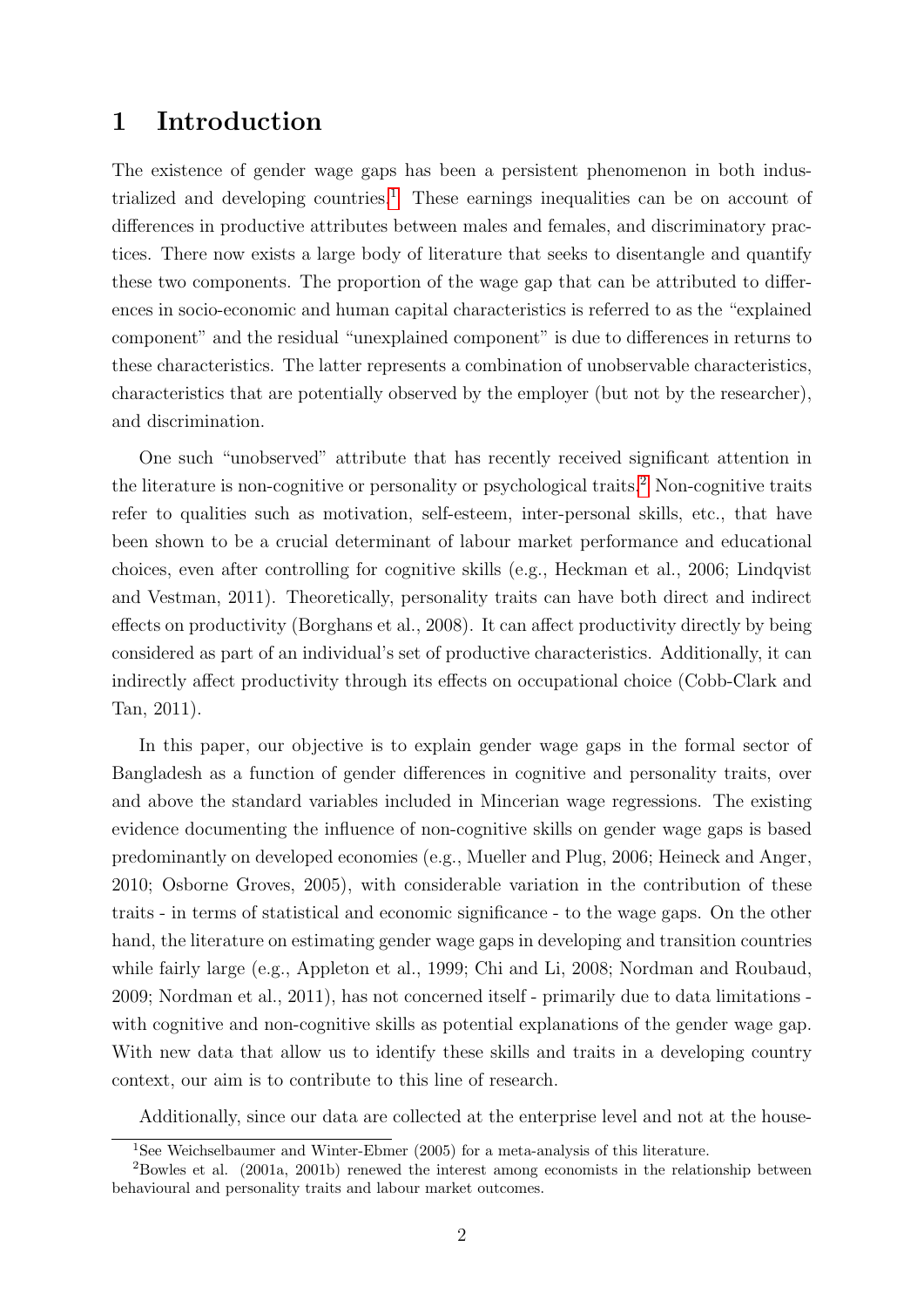hold level, we can construct a linked employer-employee data set with rich information about the firm as well as the employees. Household-level data do not allow one to control for firm characteristics that can often have important implications for wages and wage inequality (see Meng, 2004 and references therein).<sup>[3](#page-2-0)</sup> A priori, including firm-specific effects should alter the magnitude of the gender wage gap if (i), the wage gap is correlated, either negatively or positively, with the firms' observed and unobserved characteristics; (ii), the wage gap between males and females is due to gender-based sorting of workers across firms that pay different wages. For instance, this has been documented in the African manufacturing sector (Fafchamps et al., 2006). With linked employer-employee data, we can include firm-specific effects to account for firm-level influences on the gender wage gaps. A caveat remains that employer-employee data are not representative of the population of interest at the country level, but to the extent that the firms' characteristics matter in the wage formation process, inclusion of firm-specific effects yields important advantages in studying wage gaps.

The next section briefly reviews the literature on gender wage gaps and gives an overview of the labour markets in Bangladesh. Section 3 discusses the methodology. Section 4 describes the data. Section 5 presents the summary statistics and results. Section 6 concludes.

## 2 Review of Related Literature

#### 2.1 Gender Wage Gaps

Most studies examining gender gaps in earnings are based on data from developed countries. There is especially a renewed literature showing that gender wage gaps vary along the wage distribution. Consequently, looking at gender gaps only at the means of men's and women's wages may only reveal part of the prevailing gender inequalities. Albrecht et al. (2003) find for instance that in Sweden in the 1990s, the gender wage gap was increasing at the upper end of the wage distribution, a phenomenon they termed as "glass ceiling" effect. Similarly, Jellal et al. (2008) find that a glass ceiling exists in France. Arulampalam et al. (2007) in a comparative study document a glass ceiling in some European countries while, in some others, they find a "sticky floor" i.e., larger wage gaps at the lower tails of the earnings distribution. Looking at studies using developing country data, Chi and Li (2008) find a sticky floor in urban China during 1987-2004. While Nordman and Wolff (2009a) find evidence supporting a glass ceiling in Morocco, Nordman and Wolff (2009b) find no compelling evidence of a glass ceiling in Mauritius and Madagascar. Carrillo et al. (2014) based on their examination of gender wage gaps in twelve Latin

<span id="page-2-0"></span> ${}^{3}$ For instance, Card et al. (2013) attribute the rise in wage inequality in West Germany to widening of the firm-specific wage differences.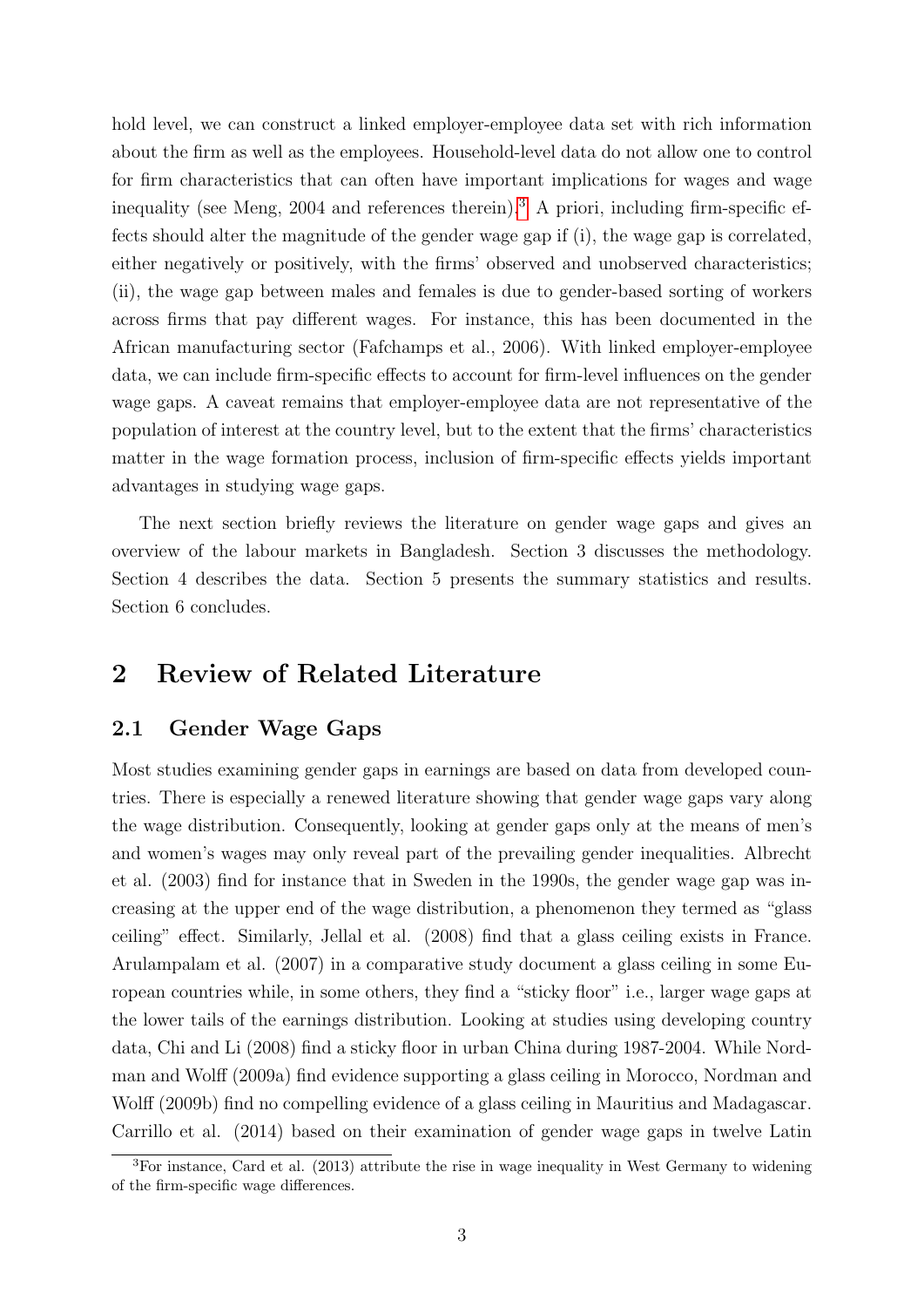American countries find that poorer and more unequal countries exhibit sticky floors whereas richer and less unequal ones are characterized by glass ceilings. For analyses such as these, studies rely on quantile regression based decomposition techniques that decompose the wage gaps into explained and unexplained components at various points of the wage distribution. They use standard predictors of wage such as age, education, marital status, experience, training etc. and in most cases, much of the wage gap remains unexplained.

Recently, there has been an increased interest in studying whether gender wage gaps can exist on account of gender differences in cognitive and non-cognitive skills. A large experimental literature has established that men and women tend to differ in traits such as competitiveness (e.g., Niederle and Vesterlund, 2007), risk aversion (e.g., Croson and Gneezy, 2009) and willingness to negotiate or bargain (e.g., Babcock and Laschever, 2003), factors that have been shown to explain gender gaps in job-entry decisions (Flory et al., 2010) and educational choices (Buser et al.,  $2012$ ).<sup>[4](#page-3-0)</sup> Additionally, there is also some evidence that personality traits as measured by concepts such as Big Five and Locus of Control<sup>[5](#page-3-1)</sup> differ across genders - with the magnitude and extent being debated - and this could have implications for pay gaps (e.g., Mueller and Plug 2006; Manning and Swaffield 2008). Mueller and Plug (2006) find a significant but small effect: only 3 percent of the gender wage gap is explained by differences in non-cognitive skills (as measured by the Big Five). Fortin (2008) analyzing data on U.S. workers, reports that 8 percent of the gender wage gap is explained by differences in non-cognitive traits such as importance of money/work and importance of people/family. A similar magnitude has been documented for Russia (Semykina and Linz, 2007), while for Germany (Braakman, 2010) the effects are relatively minor. Using Australian data, Cobb-Clark and Tan (2011) find that men's and women's noncognitive skills significantly influence the occupations in which they are employed in many cases although the nature of relationship varies across gender. To our knowledge, such evidence in a developing country context are scarce, if not non-existent. We provide new evidence for a poor country like Bangladesh, where gender inequalities are found to be large and persistent.

#### 2.2 Labour Markets in Bangladesh

The labour force of Bangladesh has witnessed a steady increase from 46.3 million in 2002-03 to 49.5 million in 2005-06 and 56.7 million in 2010. Most of this increase in employment has been on account of the informal sector, which as of 2010, accounts for 87 percent of total employment. Literacy levels are fairly low with approximately 40 percent of the employed population being illiterate.

<span id="page-3-1"></span><span id="page-3-0"></span><sup>&</sup>lt;sup>4</sup>See Bertrand (2011) for a review of gender differences in preferences.

<sup>&</sup>lt;sup>5</sup>Locus of Control reflects the individuals' belief about who controls events in their lives: themselves, or external factors such as other people or circumstances.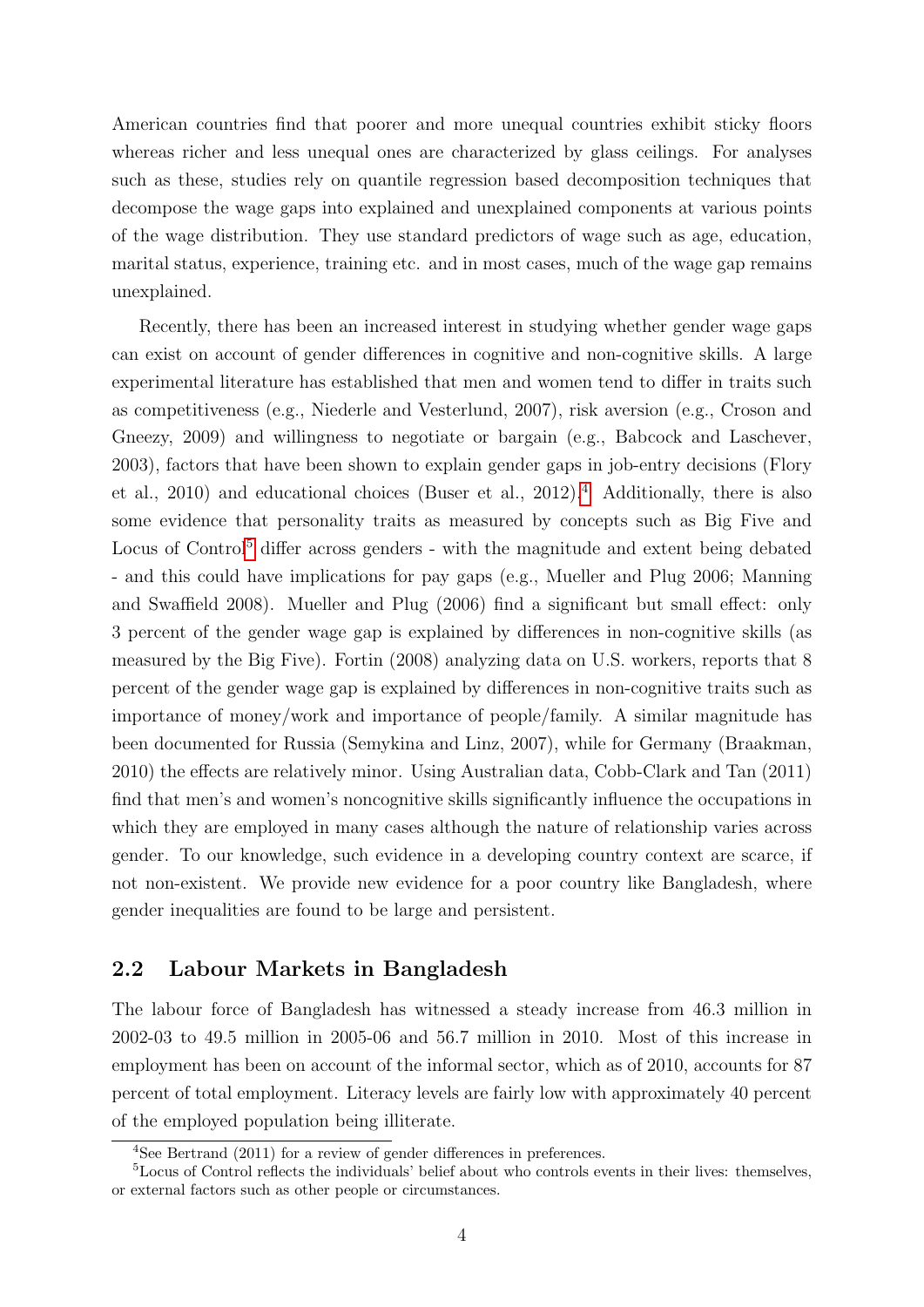Gender disparities heavily characterize the Bangladeshi labour market. The proportion of females in the labour force has increased from 26 percent in 2002-03 to 36 percent in 2010. In terms of sectoral representation, 14.5 percent of males are in the formal sector and the remaining 85.5 percent are in the informal sector. For females, 7.7 percent and 92.3 percent are in the formal and informal sectors respectively.[6](#page-4-0) The ready-made garment sector has grown rapidly since its inception in 1980 and has been a significant source of increased paid employment of women with 80 percent of factory workers being female (Khatun et al., 2007). Calculations based on surveys by Heath and Mobarak (2014) suggest that about 15 percent of women in the 16-30 age group are engaged in the ready-made garment industry.

In terms of wages, Kapsos (2008) finds that women in non-agricultural sector earn 21 percent less per hour than men. Ahmed and Maitra (2011) conduct a distributional analysis of gender wage gaps in Bangladesh using the Labour Force Surveys of 1999-2000 and 2005-06. They find that wage gaps have increased across the distribution between the two time periods with wage gaps being higher at the lower end of the distribution, thereby suggesting the presence of a sticky floor phenomenon. Further, they find that the coefficients effect (or discrimination component) accounts for majority of the gender wage gaps.

## 3 Methodology

#### 3.1 Blinder-Oaxaca Decomposition Framework

We first use the Blinder-Oaxaca method to decompose the mean wage gap between males and females into portions attributable to differences in the distribution of endowments (also known as the explained component) and differences in returns to these endowments (also known as the unexplained component) (Blinder, 1973; Oaxaca, 1973). This methodology involves estimating Mincerian wage equations separately for males and females. The decomposition is as follows:

$$
\bar{w}^m - \bar{w}^f = (\bar{X}^m - \bar{X}^f)\hat{\beta}^m + \bar{X}^f(\hat{\beta}^m - \hat{\beta}^f) \tag{1}
$$

where the left hand side of the equation is the difference in the mean log hourly wages of males and females.  $\bar{X}^m$  and  $\bar{X}^f$  are average characteristics for males and females respectively and  $\hat{\beta}^m$  and  $\hat{\beta}^f$  are the coefficient estimates from gender-specific OLS regressions. The first term on the right hand side represents the part of the wage differential due to differences in characteristics and the second term represents differences due to varying

<span id="page-4-0"></span><sup>6</sup>These figures have been taken from the 'Report on Labour Force Survey 2010' published in 2011 by the Bangladesh Bureau of Statistics.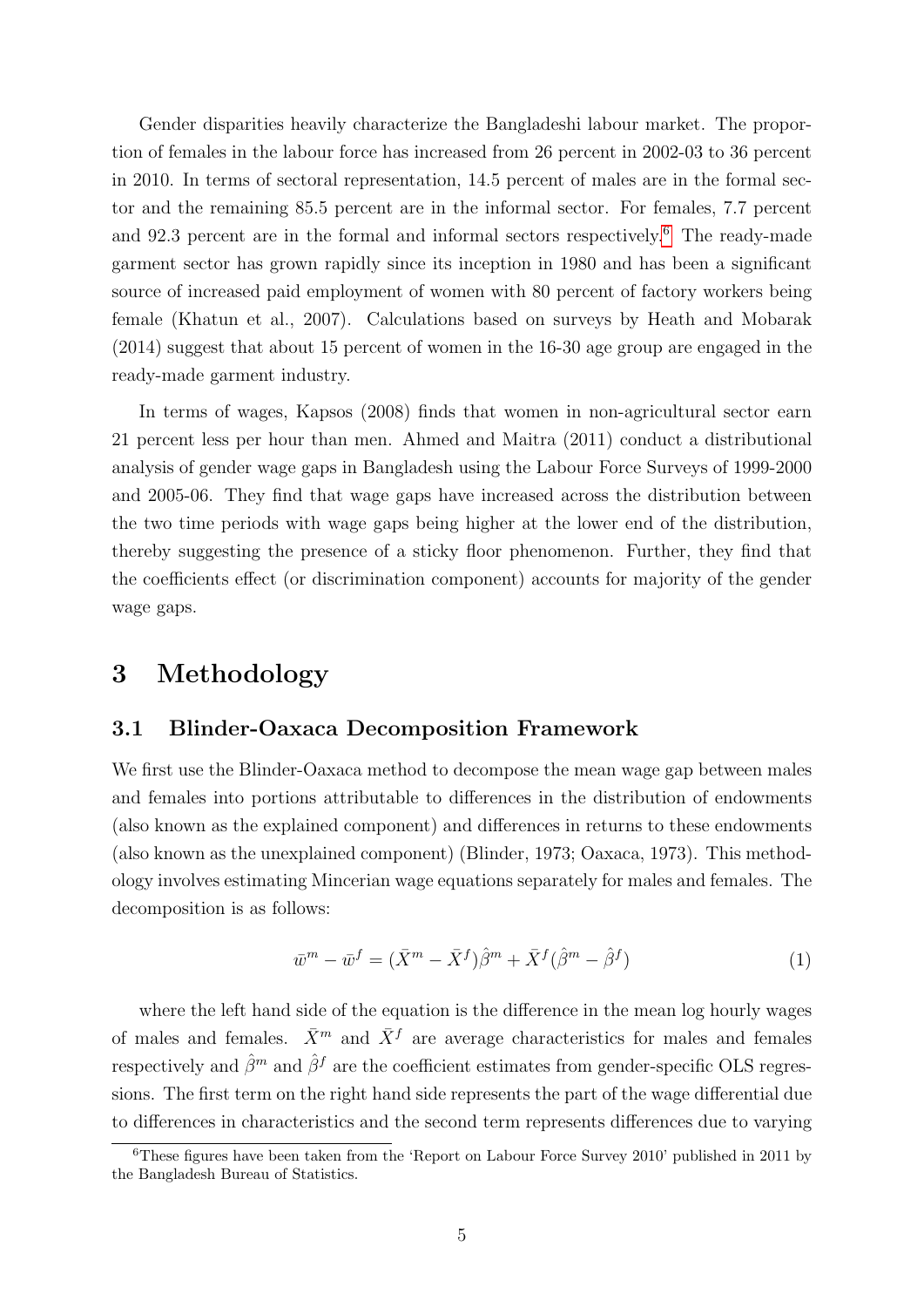returns to the same characteristics. The second term is the unexplained component and is generally considered to be a reflection of discrimination.

The decomposition of the wage gap into explained and unexplained components is sensitive to the choice of the non-discriminatory structure. If the non-discriminatory wage structure is the one of males, then male coefficients should be used as in equation (1). Conversely, one can use the female coefficients if there is reason to believe that the wage structure of women would prevail in the absence of discrimination. In order to get around this 'index number problem', solutions have been offered that use some combination of the male and female coefficients. Neumark (1988) argues that the choice of a non-discriminatory wage structure should be based on the OLS estimates from a pooled regression (of both males and females). In this paper, we rely on the general decomposition proposed by Neumark (1988) which can be written as follows:

$$
\bar{w}^m - \bar{w}^f = (\bar{X}^m - \bar{X}^f)\beta^* + [(\hat{\beta}^m - \beta^*)\bar{X}^m + (\beta^* - \hat{\beta}^f)\bar{X}^f]
$$
(2)

Neumark shows that  $\beta^*$  can be estimated using the weighted average of the wage structures of males and females and advocates using the pooled sample. The first term is the gender wage gap attributable to differences in characteristics. The second and the third terms capture the difference between the actual and pooled returns for men and women, respectively.

#### 3.2 Quantile Decomposition Framework

Generalising the traditional Blinder-Oaxaca decomposition that decomposes the wage gap at the mean, Machado and Mata (2005) proposed a decomposition method that involves estimating quantile regressions separately for males and females and then constructing a counterfactual using covariates of one group and returns to those covariates for the other group.

The conditional wage distribution is estimated by quantile regression. The conditional quantile function  $Q_{\theta}(w|X)$  can be expressed using a linear specification for each group as follows:

$$
Q_{\theta}(w_g|X_g) = X_{i,g}^T \beta_{g,\theta} \text{ for each } \theta \in (0,1)
$$
\n(3)

where  $g = (m, f)$  represents the groups. w denotes the log of hourly wage,  $X_i$  represents the set of covariates for each individual i and  $\beta_{\theta}$  are the coefficient vectors that need to be estimated for the different  $\theta^{th}$  quantiles.

The quantile regression coefficients can be interpreted as the returns to various characteristics at different quantiles of the conditional wage distribution. The assumption is that all quantiles of  $w$ , conditional on  $X$ , are linear in  $X$ . We can then estimate the con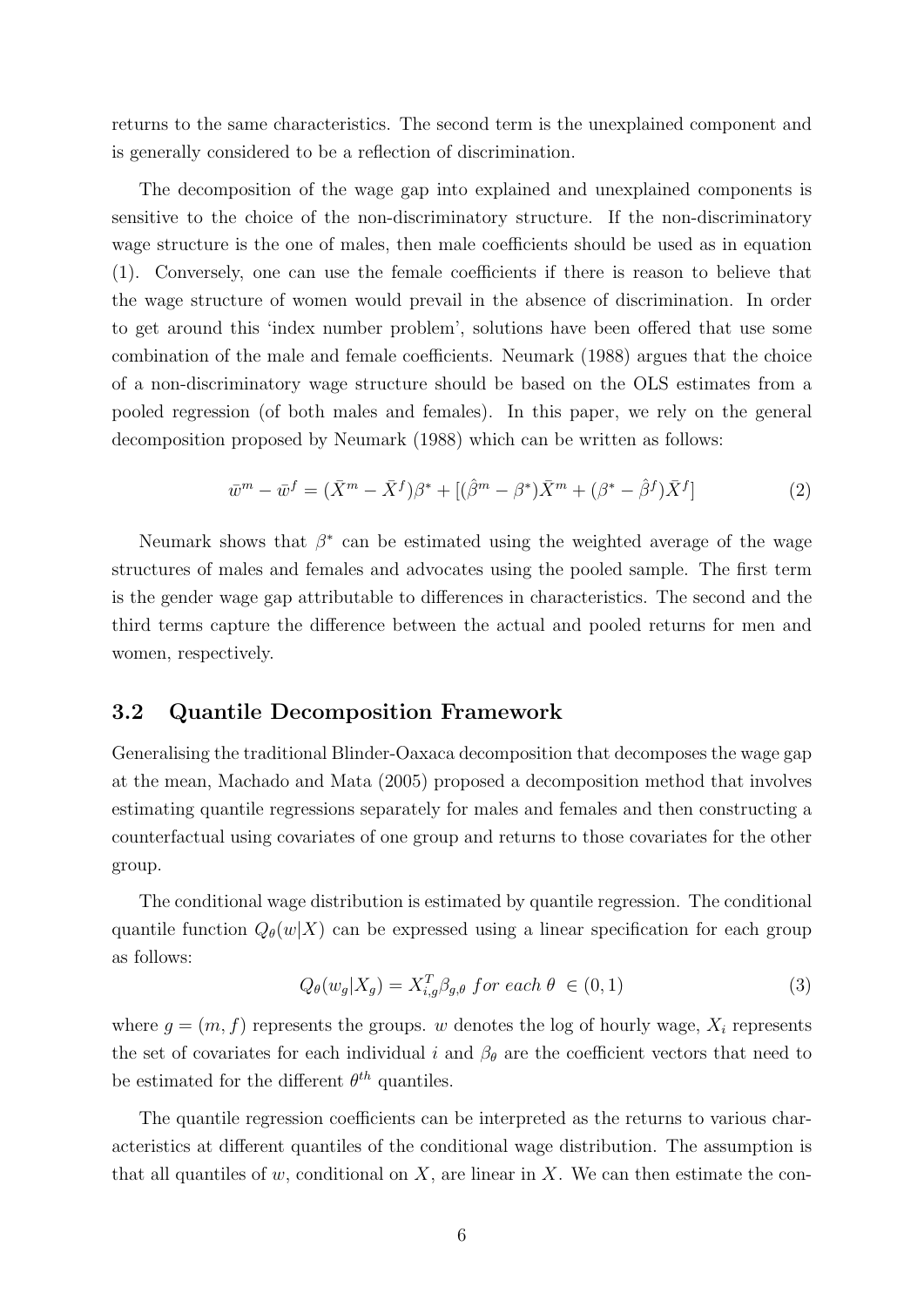ditional quantile of w by linear quantile regression for each specific percentile of  $\theta \in (0,1)$ . Machado and Mata (2005) estimate the counterfactual unconditional wage distribution using a simulation-based technique.

Melly (2006) proposed an alternative to the simulation-based estimator of Machado and Mata (2005) that is less computationally intensive. Instead of using a random sample with replacement, Melly (2006) integrates the conditional wage distribution over the entire range of covariates to generate the marginal unconditional distribution of log wage. Then, by inverting the unconditional distribution function, the unconditional quantiles of interest can be obtained. This procedure uses all the information contained in the covariates and makes the estimator more efficient. This estimator is also computationally less demanding and faster. Melly (2006) shows that this procedure is numerically identical to the Machado and Mata decomposition method when the number of simulations used in the Machado and Mata procedure goes to infinity.

We construct a counterfactual for females using the characteristics of females and the wage structure for males:

$$
CF_{\theta}^f = X_{f,i}^T \beta_{m,\theta} \tag{4}
$$

Using the abovementioned counterfactual, the decomposition of wage gaps of the unconditional quantile function between groups  $f$  and  $m$  is as follows:

$$
\Delta_{\theta} = (Q_{m,\theta} - CF_{\theta}^f) + (CF_{\theta}^f - Q_{f,\theta})
$$
\n<sup>(5)</sup>

The first term on the right hand side represents the effect of characteristics (or the quantile endowment effects) and the second the effect of coefficients (or the quantile treatment effects).

#### 4 Data

The Bangladesh Enterprise-based Skills Survey (ESS) for 2012 was sponsored by the World Bank and carried out by a team of the Human Development South Asia Region (Nomura et al., 2013). The World Bank, together with the government of Bangladesh and the development partners, had embarked on a comprehensive assessment of the education sector. The survey aims to determine whether the education system in Bangladesh is responding adequately to the skills demands of firms. The survey contains only formal sector firms.<sup>[7](#page-6-0)</sup> The ESS is a linked employer-employee survey, containing an employer survey as well as an employee survey for a subsample of employees working in the firms surveyed. The survey samples 500 firms active in commerce, education, finance, manu-

<span id="page-6-0"></span><sup>7</sup>This is a shortcoming of the data as the Bangladeshi economy heavily leans towards the informal sector.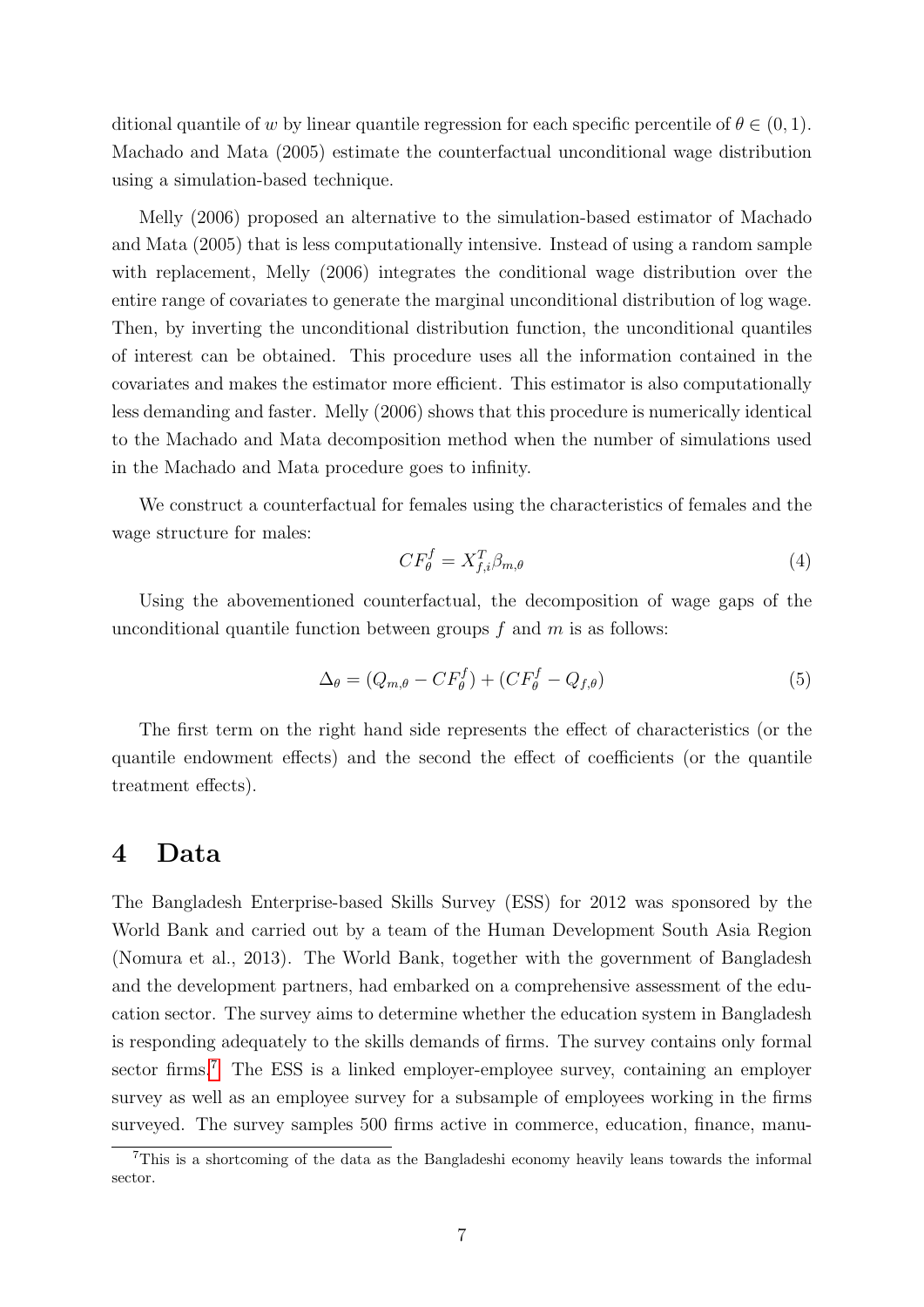facturing and public administration, while the employee survey samples 6981 employees. The employer module consists of a general enterprise profile, including characteristics of the firm and its managers, its recruitment and retention practices, and the workforce training it provides. The employee module contains information on an employee's education background, work experience, and household background information. Further, the employee surveys contain modules to assess cognitive and non-cognitive skills through specific tests. The survey was conducted between November 2012 and January 2013 through face-to-face interviews.

The Business Registry of 2009, collected by the Bangladesh Bureau of Statistics, was used as the sampling frame. The Business Registry contains 100,194 enterprises that have more than 10 employees in Bangladesh. The sampling methodology for the ESS is stratified random sampling, with the strata being economic sector and firm size. The five economic sectors selected for sampling were: commerce (wholesale/retail), education, finance, manufacturing, and public administration. These five sectors occupy 87 percent of formal sector enterprises and 91 percent of formal sector employment.[8](#page-7-0) Enterprises were categorized into three sizes: small (10-20 employees), medium (21-70 employees) and large (71 or more employees). The employees to be interviewed were selected by random sampling. A roster of employees was requested and the samples were drawn in the following manner: in a small firm, every third person from the roster was interviewed; in a medium and large firm, every fifth and seventh persons were selected respectively; and if the employment size exceeds 200, every 30th person was interviewed.

For this analysis, since we are interested in within-firm gender wage gaps, we restrict our sample to firms where at least one male and one female employee have been sampled. This leaves us with a sample of 264 firms and 4527 employees.

Cognitive skills were measured through literacy and numeracy tests. The literacy test consists of eight questions, including reading of words and sentences, and understanding short passages, grammar, and English translation. The numeracy test consists of simple mathematical operations (addition, subtraction, multiplication, division, measurement, and functional mathematics, such as cost calculation). Scores are calculated by assigning one point for each item that a respondent answers correctly.

Non-cognitive or personality traits were assessed by administering a battery of 24 questions to interviewees and asking them to rate how they see themselves on a scale going from 'almost always', 'most of the time', 'some of the time', 'almost never' to 'don't know/refuse'. These questions have been taken from the Big Five Inventory that has the following five dimensions: extraversion, agreeableness, conscientiousness, open-

<span id="page-7-0"></span><sup>&</sup>lt;sup>8</sup>The selection of economic sectors was made purposively. First the economic sectors have relatively large proportion of firms in the formal economic sector as well as large share of employees. Second, the selected economic sectors are considered to have diversity in educational and skills demand.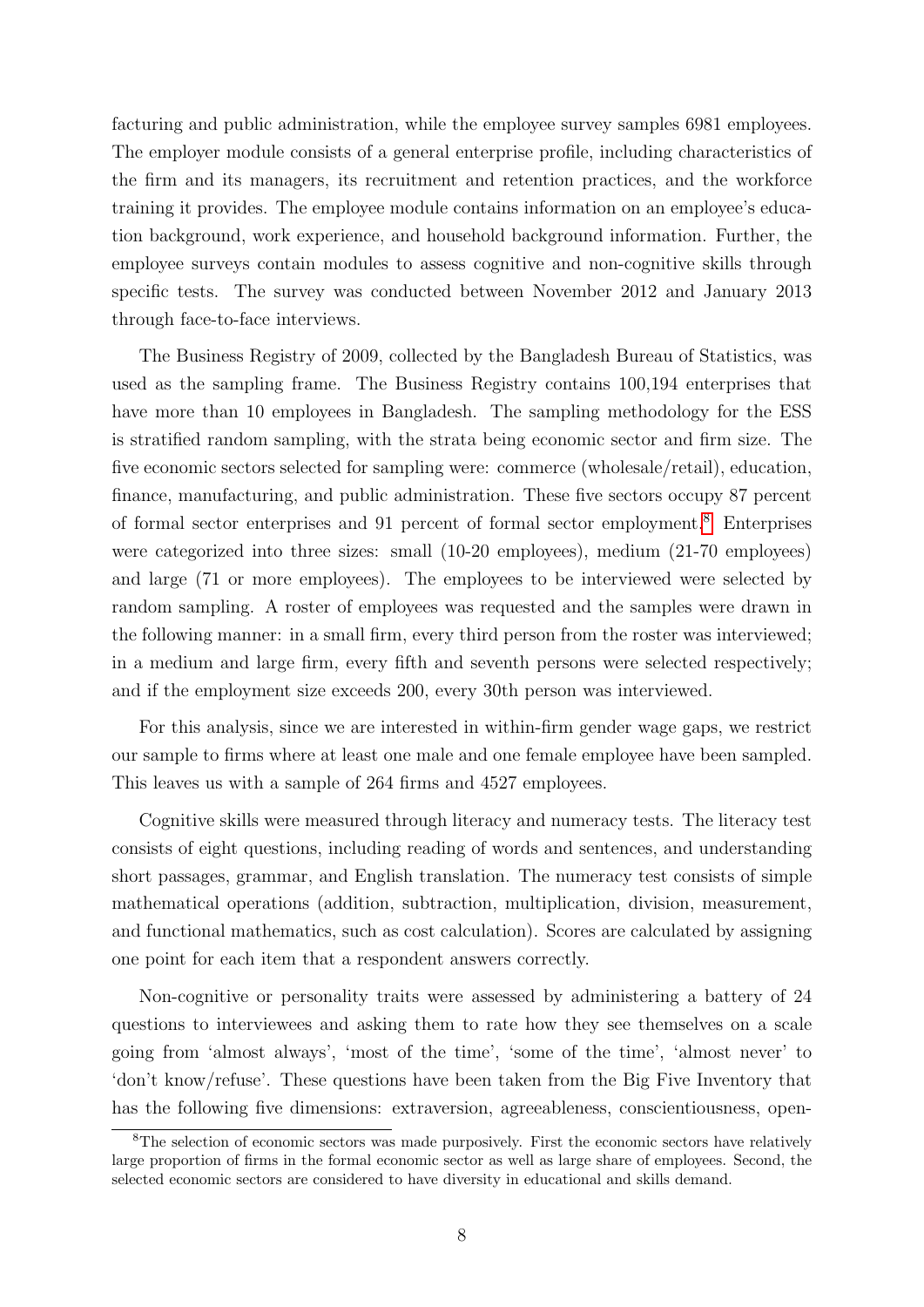ness to experience, and neuroticism (see John and Srivastava, 1999 for definitional and measurement issues).

## 5 Results

#### 5.1 Summary Statistics

We begin with descriptive statistics of firm characteristics listed in Table 1. 71 percent of firms report themselves as being profitable. On average, there are 173 employees per firm of which 26 percent are females. 35 percent of the sample is made up of small firms, while medium and large firms account for 30 percent and 34 percent respectively. 61 percent of top managers in firms have a post-graduate degree. Only a paltry 4 percent of firms have females in top managerial positions. 96 percent of firms maintain either formal or informal accounts and 96 percent of firms are registered with the government. These two factors reflect the high level of formality in the sampling frame of the survey which is based on the Business Registry (see previous section).

In terms of industrial sectors, the largest chunk of firms (32 percent) is engaged in manufacturing. Finance and education make up approximately 21 percent each. Public administration firms constitute 19 percent while commerce makes up the remaining 6 percent. Further, within the manufacturing firms, textiles and wearing apparel are the dominant activities comprising 35 percent and 25 percent respectively while food products make up 20 percent.

Looking at location, 55 percent of firms are based in Dhaka, the capital city. 12 percent are based in Rajshahi while 10 percent are based in Chittagong, the second largest city in Bangladesh.

Coming now to employee characteristics in Table 2, out of 4527 employees, 877 are female, thereby constituting 19 percent of the employee sample. Males are slightly older than females and there is no difference in the proportion of married males and females. Males have 11 years of education, which is 1 year higher than that of females. Males also have greater tenure at the current firm and years of experience prior to joining the current firm. Given these differences in endowments, a higher wage for men is expected. As our data show, the average hourly wage of males is 50 taka while that of females is approximately 47 taka, with the difference being statistically significant. This translates into a wage gap of about 16 percent. Note that while this wage gap may seem modest for Bangladesh where gender-based inequalities are large and fairly persistent, one should bear in mind that self-selection of high ability workers into the formal sector is a priori greater for women than for men. Moreover, since the informal sector is not under consideration here, the wage gap measured here is an under-estimate of the wage gap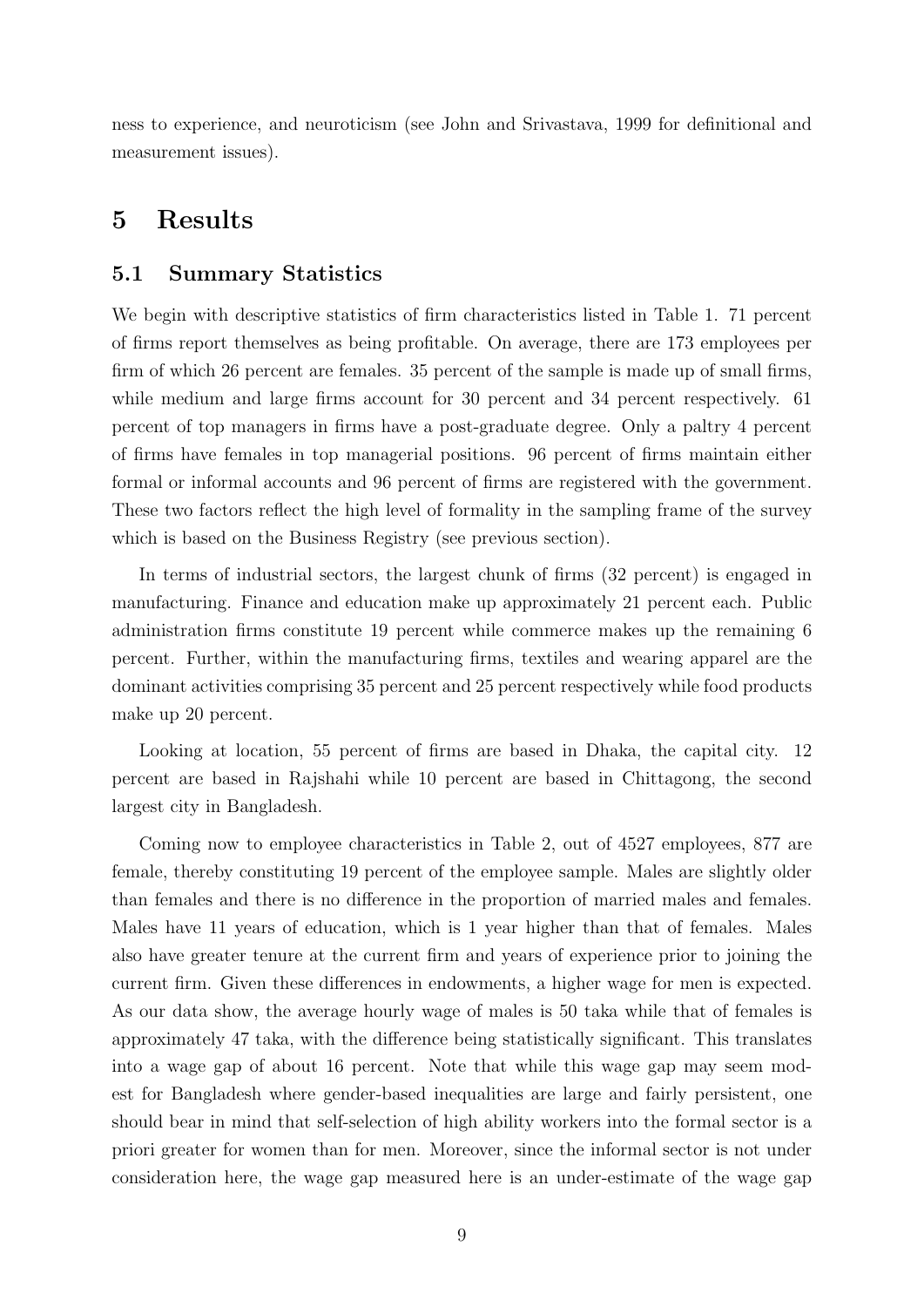characterizing the labour market in Bangladesh.

Another factor that could explain the wage gap is differences in occupational status between males and females. While 4 percent of males and 2 percent of females are in managerial roles, the gap in the proportion of professionals is larger with 25 percent of men and 22 percent of women performing such roles. Further, almost 22 percent of women are in elementary occupations (unskilled) while a much smaller proportion of men (13 percent) are in such occupations.

Moving on to reading and numeracy tests - our measure of cognitive skills - men outperform women significantly with the average reading score being 4.82 and numeracy test score being 5.76 (out of a maximum of 8 in each).

#### 5.2 The Mean Gender Wage Gap

We first estimate OLS regressions for the full sample of males and females. The dependent variable is the log of the current hourly wage. We subsequently expand the list of explanatory variables. The first set consists of socio-economic characteristics such as marital status, years of completed education, years of prior experience and years of tenure (with a quadratic profile for the last three variables). We also introduce a dummy variable which is equal to 1 when the worker is a woman and to zero otherwise. In the second set, to measure cognitive skills, we further include standardized scores on the reading and numeracy tests. In the third set, to measure personality traits, we include standardized values of scores on each of the five dimensions: extraversion, agreeableness, conscientiousness, openness to experience, and neuroticism (emotional instability). Next, in each of these regressions, we can pick up the role of unobserved firm heterogeneity by introducing firm dummies in the regression. Finally, dummy variables for occupational status are also added.<sup>[9](#page-9-0)</sup> If the female dummy variable partially picks up these occupational effects, it would lead to an over-estimated gender effect. However, a problem is that occupational assignment may be itself be the result of the employer's practices and not due to differences in productivity or individual choice (Albrecht et al., 2003). Standard errors are clustered at the firm level.

Results are in Table 3. In column 1, we regress the log wage on only the female dummy and obtain a negative coefficient indicating a significant gender wage gap of 16 percent. In column 2, upon adding the socio-economic controls, the female coefficient reduces drastically to 7.7 percent. In column 3, upon adding the standardized scores on cognition tests, the gender wage gap remains unchanged. The reading score is positively associated with higher wages but the numeracy score is not. In column 4, we further add the standardized scores of the personality traits which leads to a marginal decline in the

<span id="page-9-0"></span><sup>&</sup>lt;sup>9</sup>Results with occupation status variables are reported in the appendix.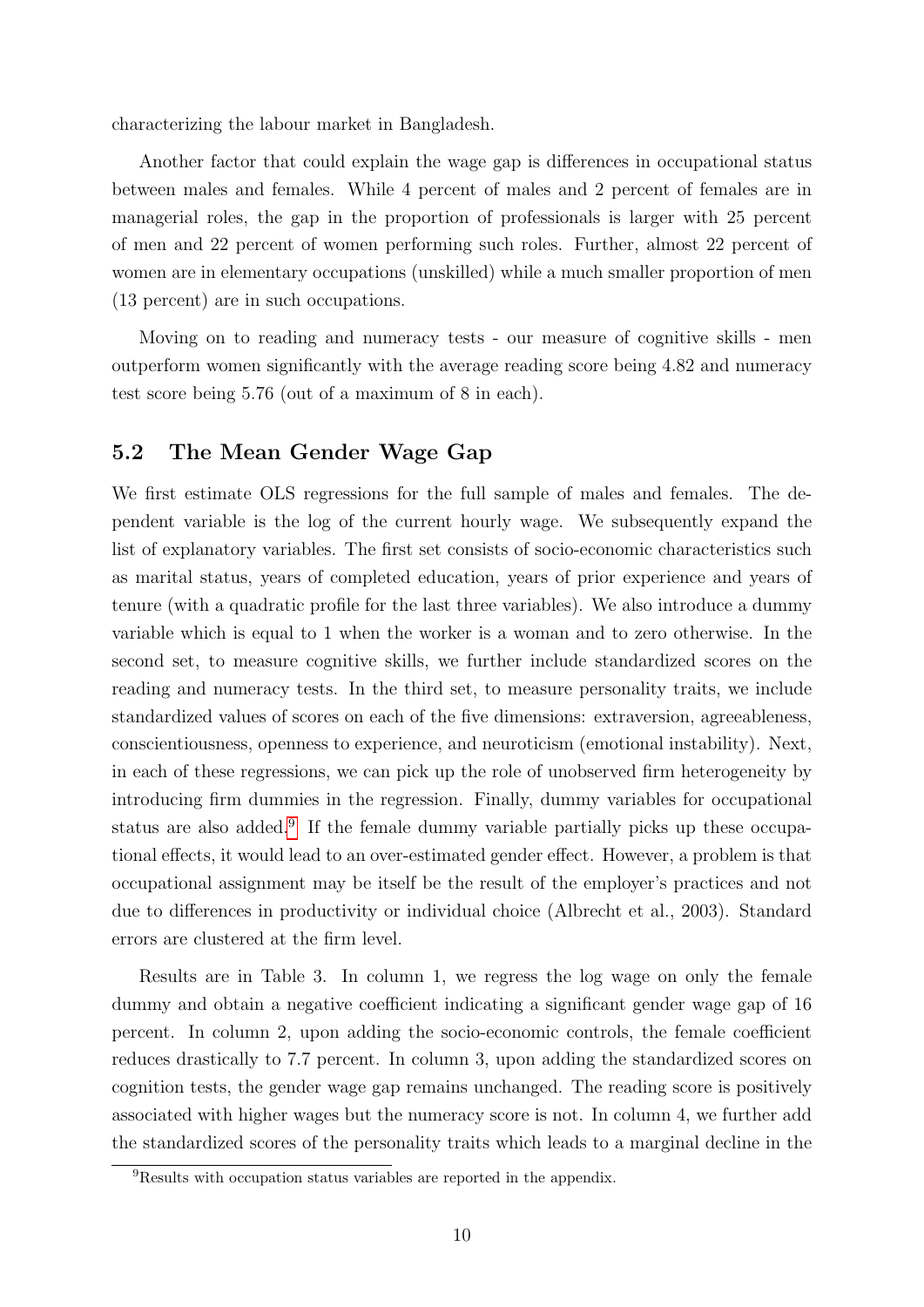female dummy to 7.1 percent. None of the personality traits are statistically significant. In columns 5-7, we augment each of the regressions by adding the firm dummies. The gender coefficient reduces to 5 percent in the most inclusive specification (column 7). An F-test of joint significance of the firm dummy variables shows them to be highly significant. This indicates wages are correlated with firm-specific factors, thereby making it crucial to account for firm-specific effects.

We also estimate OLS regressions using log of starting wages (results are available with the authors upon request). In the specification that includes reading and numeracy test scores and the personality scores, along with education and prior experience, we find that none of cognitive and non-cognitive traits are significant in determining starting wages.<sup>[10](#page-10-0)</sup> This is in line with expectations since employers consider factors that are easily observed, such as educational attainment, when making hiring decisions and personality factors are probably unobservable from the perspective of the employer at that time. Nyhus and Pons (2005) also find a similar result using Dutch data.

These regressions indicate that personality traits do not matter in a significant way in determining current (or starting) wages. Therefore, they seem unable to affect the gender wage gap.

#### 5.3 Quantile Regressions

As can be seen in Figure 1, the magnitude of the gender wage gap varies considerably throughout the wage distribution with the highest raw gaps being observed at the lower percentiles and the smallest gaps at the highest percentiles. This phenomenon is consistent with the 'sticky floor' observed primarily in developing countries. We now estimate quantile regressions to determine how the magnitude of the gender wage gap changes along the wage distribution once we control for socio-economic characteristics, cognitive and personality traits. By pooling the data for males and females in the quantile regression, the assumption is that the returns to endowments are the same at the various quantiles for men and women. With the pooled sample, the gender dummy in the quantile regressions may be interpreted as the effect of gender on log earnings at the various percentiles once we control for differences in endowments between men and women. In Table 4, we estimate pooled quantile regressions for the most inclusive specification, without firm-specific effects.

The coefficient of the female dummy varies across the wage distribution with gaps being higher at the lower end. The gender wage gap is 15 percent at the 10th percentile, declining to 12.6 percent at the 25th percentile and 9.2 percent at the median. It further declines to 4.5 percent at the 75th and 90th percentiles but is not statistically significant.

<span id="page-10-0"></span><sup>&</sup>lt;sup>10</sup>Personality measures are included in these regressions under the assumption that such traits are fairly well-developed and time-invariant or stable after one reaches mid-twenties.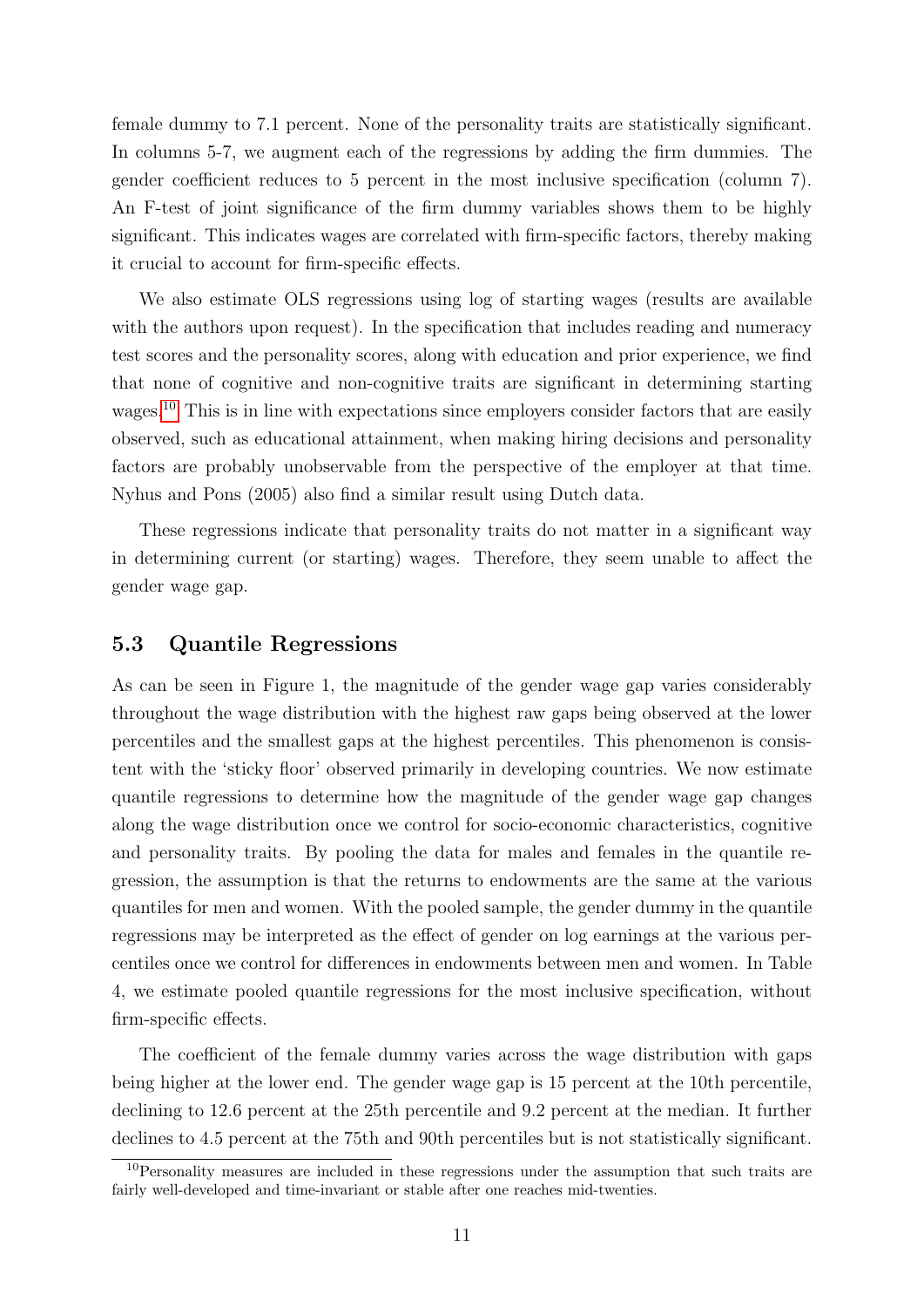The reading score is positive and significant at the 25th and 50th percentiles. Among the personality traits, agreeableness is negatively associated with wages at the 10th percentile.

In Table 5, we add the firm-specific effects. In order to conduct fixed effects quantile regressions, we use the method proposed by Canay (2011). This alternative approach assumes that the unobserved heterogeneity terms have a pure location shift effect on the conditional quantiles of the dependent variable. In other words, they are assumed to affect all quantiles in the same way. The gender wage gap could be a result of sorting of workers across firms that pay different wages and firm fixed effects can help us to get at that. We notice that the inclusion of firm-specific effects affects the gender wage gap differently at the lower and upper parts of the wage distribution. While the gender wage gap is now lower at 10th, 25th and 50th percentiles, it is higher and also statistically significant at the 75th percentile. The wage gap at the 90th percentile, while smaller, is not significant. The reading score seems to have a higher correlation at the lower percentiles than higher ones but the reverse is true for numeracy scores. Conscientiousness is now positively associated with wages at the 75th and 90th percentiles. Similarly, agreeableness is positively associated with wages around the 75th conditional quantile, while neuroticism is on the contrary, negatively associated with wages at the first quartile.

In Table 6, we estimate the gender-specific OLS and quantile regressions with firm fixed effects. The reading score is positively associated with male wages at the 25th and 50th percentile but almost everywhere for female wages. On the other hand, the numeracy score is positively correlated with the wages of men at all of the reported quantiles, but it is not significant anywhere for women. While in the pooled quantile regressions in Table 5, we saw that the coefficient on reading and numeracy scores is positive throughout the distribution, Table 6 shows that these results are quite gender-specific. Considering the personality variables, we see that conscientiousness and agreeableness are both rewarded in women, at the middle and upper middle portions (50th and 75th percentiles) of the wage distribution.

#### 5.4 Decomposition Analysis

Table 7 reports results from the Blinder-Oaxaca decomposition that decomposes the mean wage gap into explained and unexplained components. Panel A only includes socio-economic controls for marital status, education, tenure, prior experience; Panel B also includes the standardized test scores for the reading and numeracy tests, and finally in Panel C, the standardized personality scores are also added. In each of the panels, we report results using the male earnings structure; the female earnings structure and the Neumark pooled model. While columns 2 and 3 report the decomposition results without firm fixed effects, columns 4 and 5 include the firm fixed effects.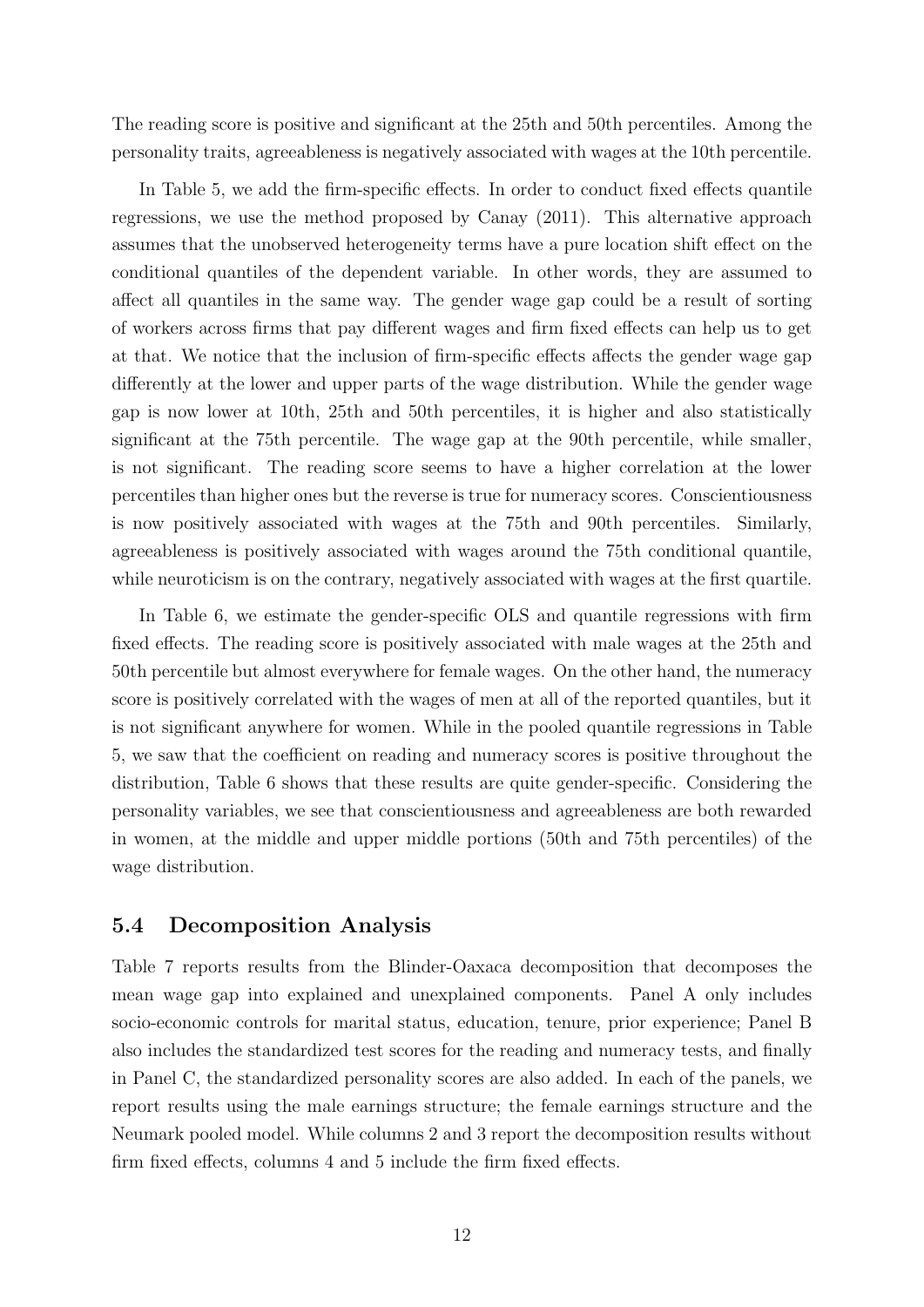Without the firm fixed effects, we see that across all the three panels, using the Neumark decomposition, about half of the gap is explained by characteristics with the remaining half being unexplained. However, with the inclusion of firm fixed effects, the unexplained gap reduces significantly, as expected. 36 percent of the wage gap is unexplained with only the socio-economic characteristics, and reduces to 34 percent and further to 31 percent upon successively adding cognitive and personality traits respectively. Hence, controlling for cognitive and non-cognitive skills does reduce the unexplained component by about 5 percentage points. The effect of non-cognitive skills is precisely 3 percent, which conforms to results obtained by Mueller and Plug (2006) using US data.

Next, we move to the quantile decompositions performed at the 10th, 25th, 50th, 75th and 90th percentiles of the distribution. In Tables 8 and 9, we report results using the male coefficients i.e., if females were paid like males, without and with firm fixed effects respectively. Within each of the three panels, it can be seen that the raw wage gap declines as one moves from the 10th percentile to the 90th percentile. Further, the share of coefficients declines as one moves to the upper end of the distribution, thereby supporting the evidence of a sticky floor. This is reflected in the increasing proportion of the wage gap that can be attributed to differences in characteristics as one moves to the higher quantiles. In panel A, the explained proportion of the gap (characteristics) reaches 39 percent at the 25th percentile, and 69 percent at the 75th percentile; in panel C, the respective proportions are 32 and 88. Besides, cognitive skills and personality traits mostly explain the gender wage gaps of workers in the upper part of the wage distribution, which is in line with quantile regression results reported in Table 6. As an illustration, while the characteristics explain 69 percent of the gap around the third quartile of conditional wages in panel A, this share accounts for more than 88 percent in panel C when cognitive and non-cognitive skills are accounted for. In fact, in each of the panels, note that at the 90th percentiles, differences in characteristics across the genders (over)explain the entire wage gap.

#### 5.5 Within-firm Gender Wage Gap

In this section, we look at factors on account of which firms pay males and females differently. For this, we follow Meng (2004) where wage equations for males and females are estimated separately using a fixed effects model as follows:

$$
w_{ij}^m = \beta^m X_{ij}^m + \theta_j^m + \epsilon_{ij}^m \tag{6}
$$

$$
w_{ij}^f = \beta^f X_{ij}^f + \theta_j^f + \epsilon_{ij}^f \tag{7}
$$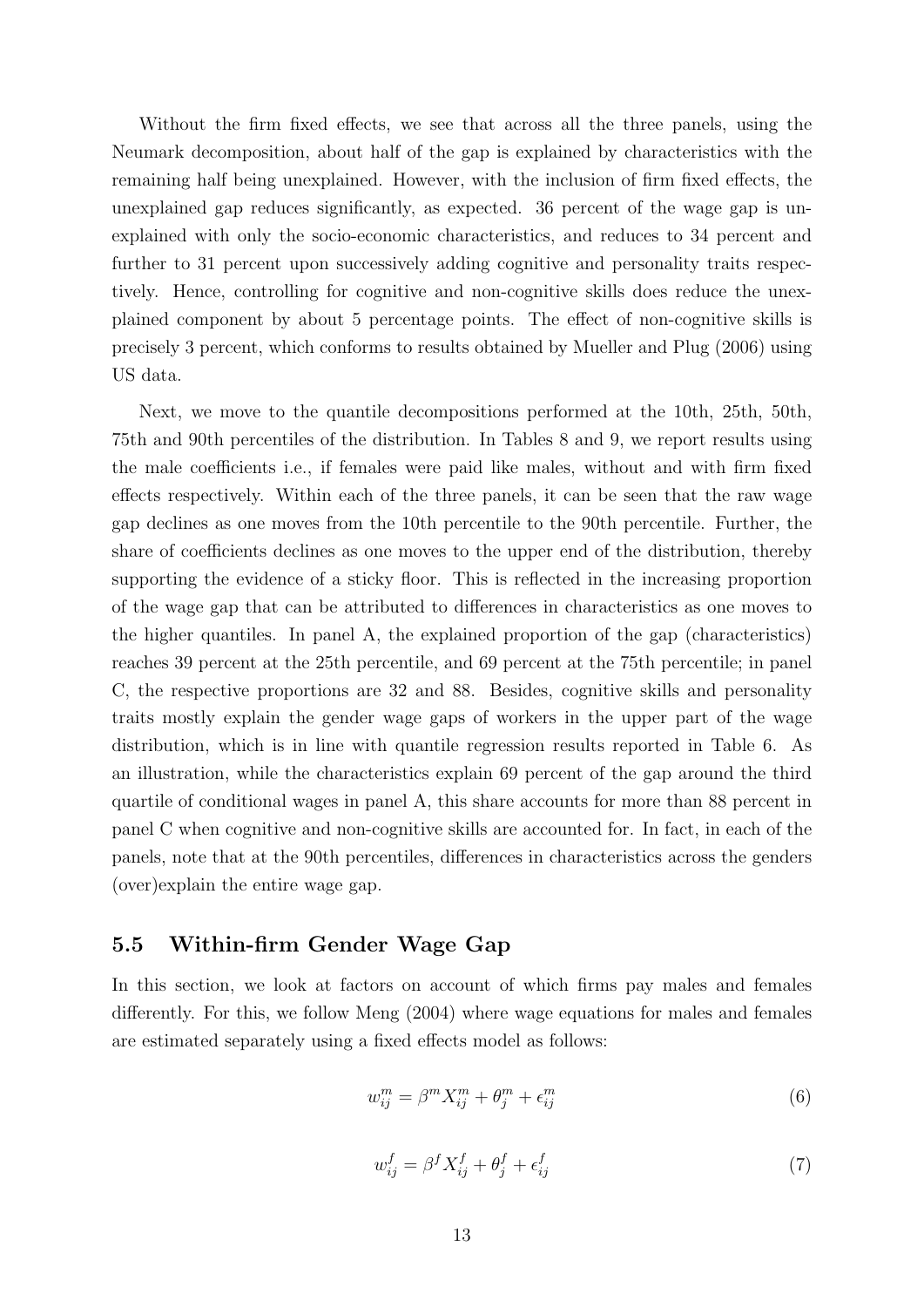The firm fixed effects  $(\theta)$  are retrieved from these regressions and reflect a premium paid by the firm to its employees, since other socio-economic characteristics have already been controlled for in the fixed effects regression models. The difference between the male and female firm fixed effects  $(\hat{\theta}^m \cdot \hat{\theta}^f)$  is an estimate of the within-firm gender wage gap. In order to conduct this exercise, the sample has to be restricted to those firms that have at least two male and two female observations.<sup>[11](#page-13-0)</sup> This leaves us with a sample of 158 firms and 2030 employees (1578 males and 452 females).

Next, we introduce a host of firm-level characteristics in order to explain this withinfirm wage gap and use OLS regressions. The firm level characteristics we include are: industry dummy variables, size of the firm, age of the firm, proportion of female employees, proportion of females in top managerial roles, whether the firm conducts a performance review from time to time, whether the firm is reported profitable, export status, whether the manager is female and whether the manager has completed college and higher levels of education. In addition, employers are asked to state on a scale of 1-10 (with 10 being most important) how important they think it is for employees, both managers/professionals and non-professionals, to have each of the following skills: problem-solving skills, literacy and numeracy skills, motivation and commitment, general job-specific skills, and advanced job-specific skills. We use the responses on each of these because to the extent that employers value certain skills more than others and have some underlying assumptions about the ability of male and female employees, this could affect the wages paid.

In column 1 of Table 10, we report the estimates of the within-firm gender wage gap where the first step regressions do not take occupational status into account. Within-firm wage gaps are smaller in the manufacturing industry as compared to the commerce industry (reference category). A greater proportion of females in the top management level is associated with a smaller wage gap within the firm. Firms where the managers have completed higher education are also characterized by smaller wage gaps. This is coherent if firms with a greater proportion of female top executives have more incentives to apply gender pay equity. Note that this result holds even if we control for occupations in column 2. In addition, firms that value problem-solving skills and advanced job-specific skills more for the professional workforce and literacy skills more for non-professional workers have lower gender wage gaps. On the other hand, firms where managers place greater importance on literacy skills among professional workers and problem-solving skills and advanced job-specific skills among non-professional workers have higher wage gaps. In column 2, upon taking occupational status into account in the first step regressions, the coefficient on the manufacturing industry dummy variable is still negative and significant indicating smaller wage gaps. The positive effect on the within-firm gender wage

<span id="page-13-0"></span> $11$ If there is only one person of each sex in a firm, the estimated firm effect would be equal to the residual estimated for this person and firm and individual residuals cannot be separated.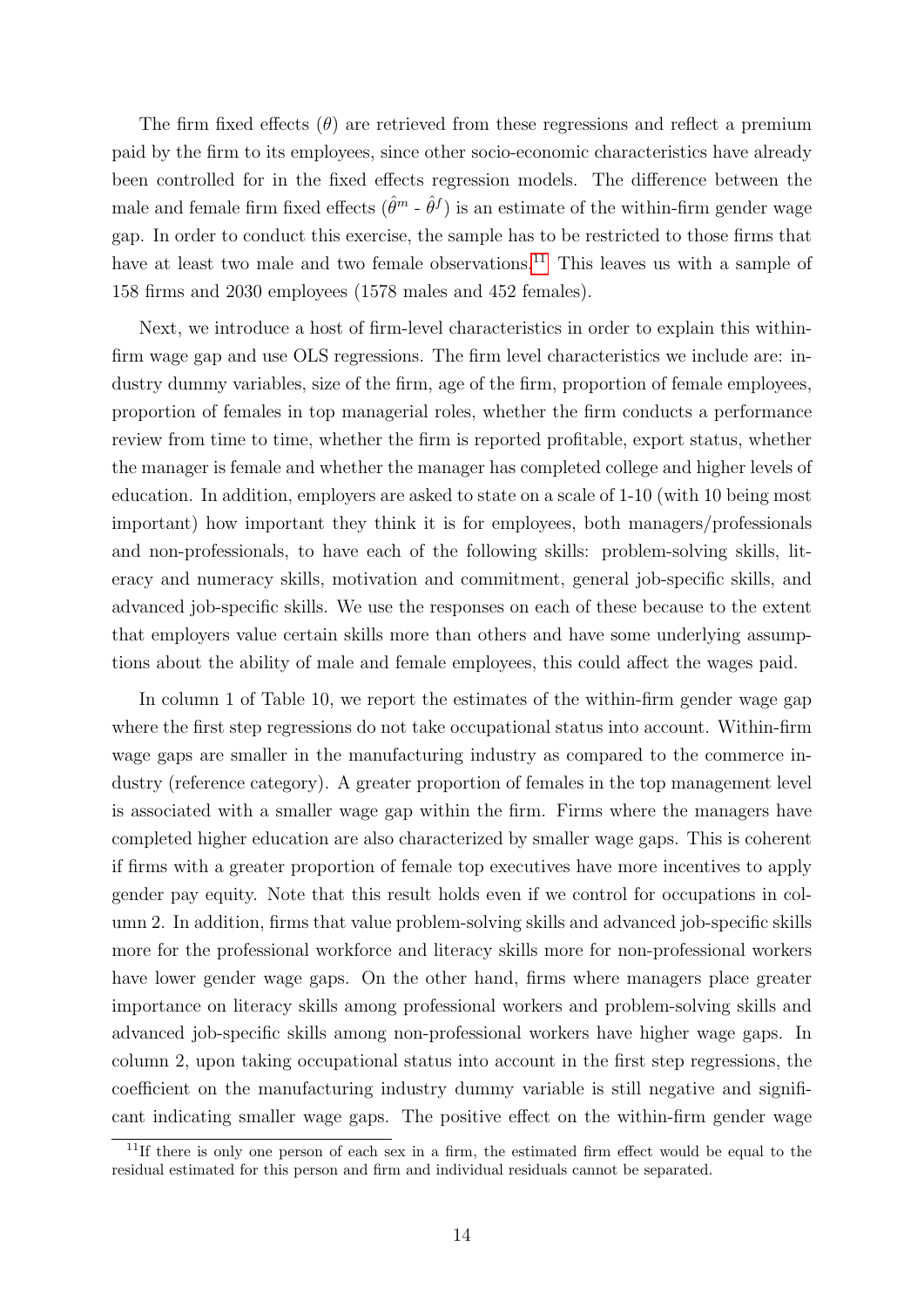gap of high value given to problem-solving skills and advanced job-specific skills among non-professional employees is robust to the inclusion of occupation status. Hence, in the absence of perfect observation of such skills among employees, perhaps employers make the assumption that males are more endowed than females in such skills, which would tend to increase the gender gap in the wage premium.

## 6 Discussion and Conclusion

In this paper, our objective has been to explain gender wage gaps in the formal sector in Bangladesh by including measures of cognitive and non-cognitive skills as determinants of wages. We believe it makes an important contribution especially when the existing literature on these issues is scarce for developing countries.

Our results show that, for the particular sample at hand, measures of personality seem to have little or weak explanatory power in determining mean wages. Where the personality traits do matter, it is mostly for wages of female employees, and in certain parts of the wage distribution, in particular in its upper part. We do find evidence that reading and numeracy skills matter, especially when we carry out quantile regressions that go beyond the mean of the wage distribution. Further, reading and numeracy skills seem to confer benefits to men and women differently, albeit positive, at different points of the distribution. For instance, the reading score seems to have a higher correlation at the lower percentiles than higher ones but the reverse is true for numeracy scores. Besides, when looking at decompositions, gender differences in both cognitive and non-cognitive skills matter. Including measures of cognitive skills and personality traits reduces the mean unexplained component by about 5 percentage points when firm effects are also accounted for. While this unexplained share remains sizable despite accounting for these factors in the lower part of the wage distribution, cognitive skills and personality traits greatly reduce the unexplained gender gap of workers in the upper part of the wage distribution. Then, quantile decompositions indicate the presence of a sticky floor phenomenon, which is revealed by higher adjusted wage gaps at the lower end of the conditional wage distribution. This result is in contrast to findings obtained with similar matched worker-firm data for African countries (such as Morocco, Mauritius or Madagascar) where the gender wage gaps in the formal sector were sometimes characterized by a glass ceiling effect (Nordman and Wolff, 2009a, 2009b).

Outlook of employers in our sample may offer a potential explanation for our finding of low returns to non-cognitive skills. In the data, employers are asked to rate how important the following criteria are when making hiring decisions on a 1-10 scale (10 being very important): academic performance, work experience, job skills and interview. 68 percent, 57 percent and 50 percent of employers rated academic performance, work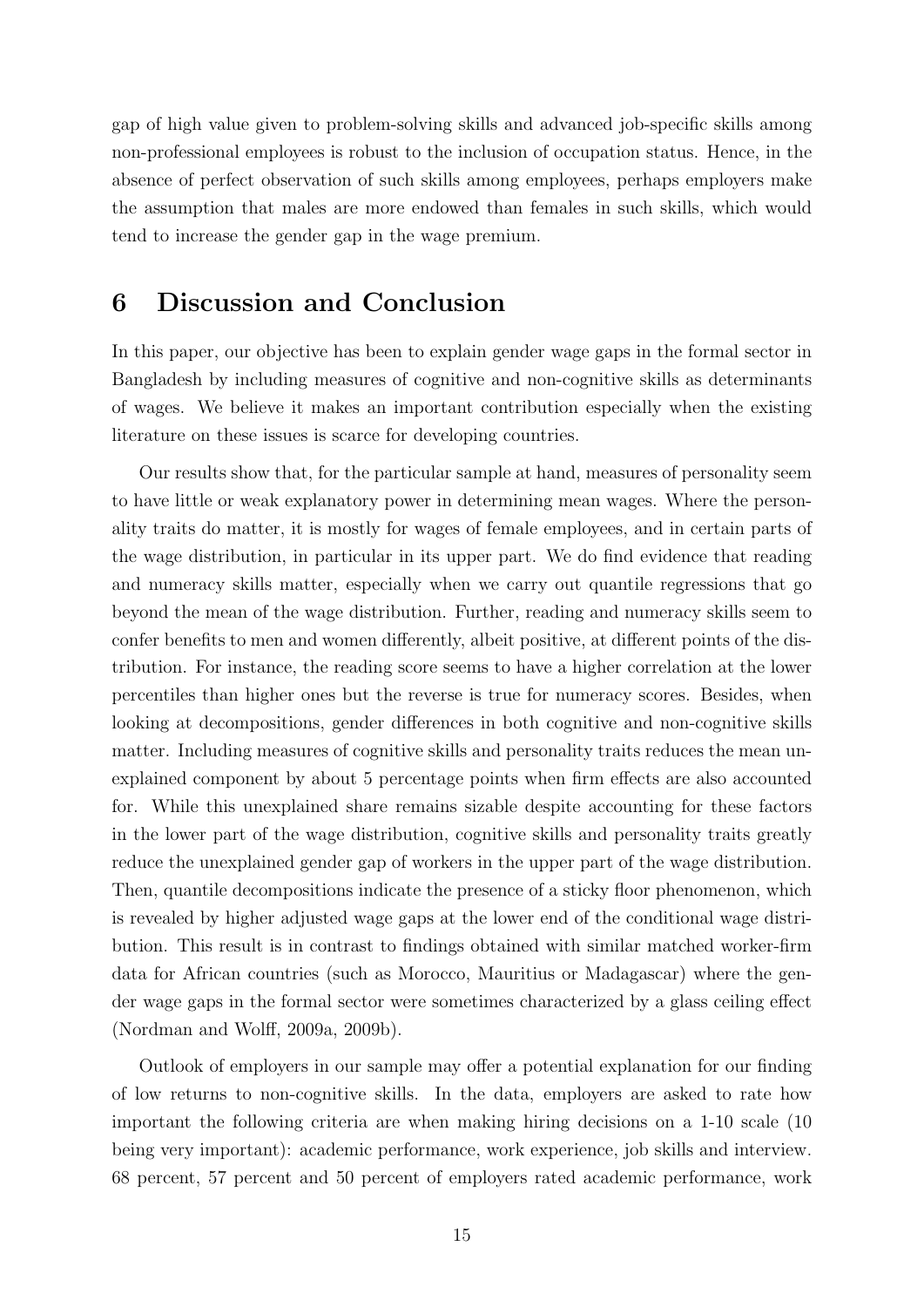experience, job skills respectively between 8 and 10. On the other hand, only 37 percent of employers considered interview to be an important selection criteria. This suggests that employers place greater consideration on observables such as academic performance and prior work experience, rather than on a face-to-face interaction during an interview, which gives them the opportunity to assess certain soft skills of the person such as their assertiveness, agreeableness, communication skills, etc. Our results are also in line with other studies such as Acosta et al. (2014) that find cognitive skills to matter more than non-cognitive skills for determining labour market outcomes (wages and job type) in urban Colombia, and non-cognitive skills are more salient for wages in sub-groups such as women and young workers.

Finally, we also have investigated the determinants of the within-firm gender wage gap. Sector of activity, education of the manager, share of top position females in the firm all seem to be significant determinants of the wage gap observed inside the firm. Besides, in the absence of perfect observation of workers productivity and skills as hypothesized above, employers seem to use signals to set wages. These signals may be based on skills preference and beliefs in the existence of sex-specific skills. How and why such stereotypes persist and cause gender inequality in labour market outcomes in Bangladesh (and more generally in developing countries) would then be worth investigating further.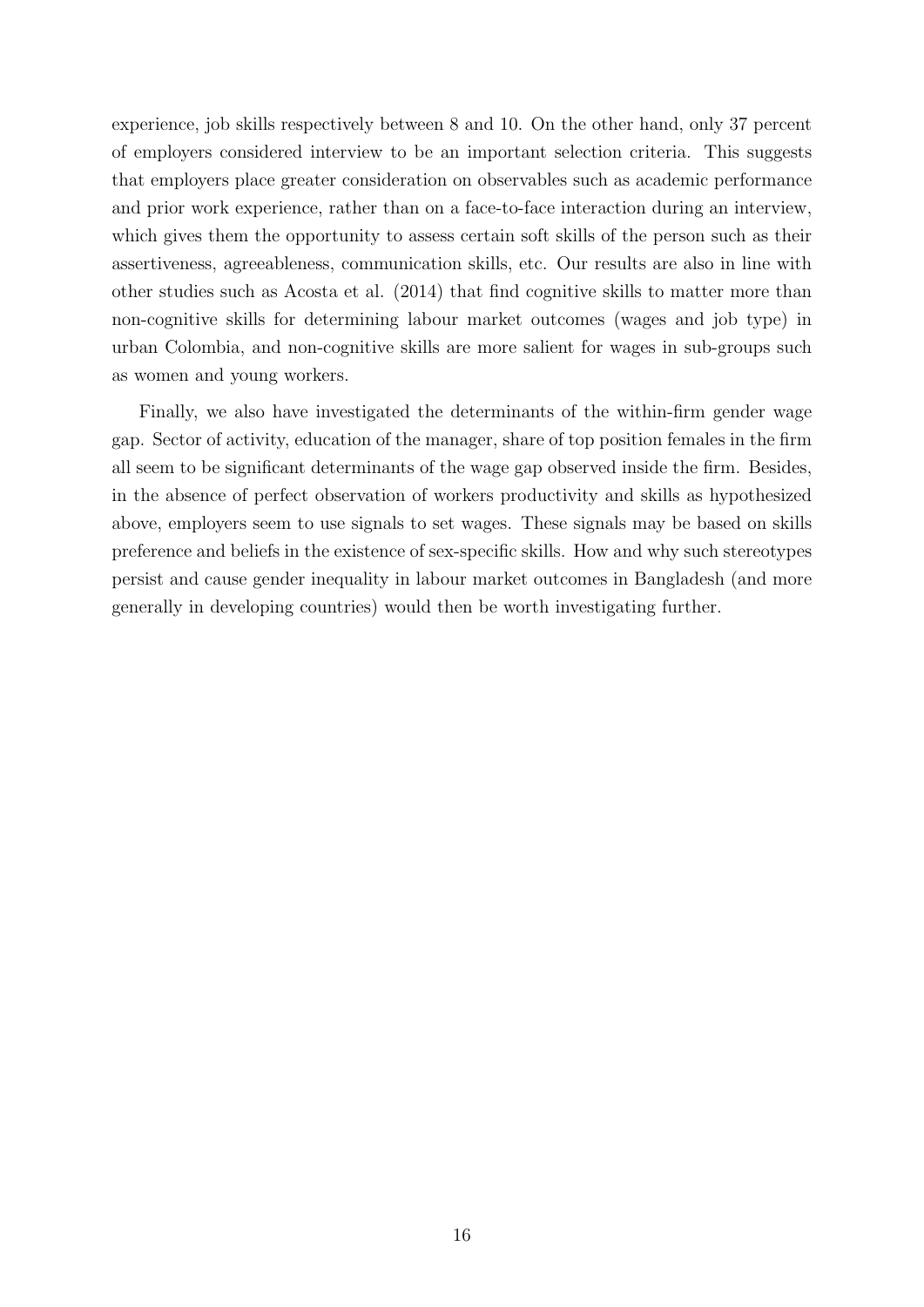#### References:

Ahmed, S., and Maitra, P. (2011). A Distributional Analysis of the Gender Wage Gap in Bangladesh. Monash University Working Paper

Albrecht, J., Bjorklund, A., and Vroman, S. (2003). Is there a glass ceiling in Sweden? Journal of Labor Economics, 21(1), 145-177.

Appleton, S., J. Hoddinott, and P. Krishnan. (1999). The Gender Wage Gap in Three African Countries. Economic Development and Cultural Change, 47 (2): 289-312.

Babcock, L., Laschever, S., 2003. Women Don't Ask: Negotiation and the Gender Divide. Princeton University Press, Princeton NJ.

Bangladesh Bureau of Statistics (2011). Report on Labour Force Survey 2010

Bertrand, M. (2011). New Perspectives on Gender. In David Card and Orley Ashenfelter (eds.) Handbook of Labor Economics, Vol. 4B, 1543-1590

Blinder, A. (1973). Wage discrimination: Reduced form and structural estimates. Journal of Human Resources, 8(4), 436-455.

Borghans, L., Duckworth, A.L., Heckman, J.J., and ter Weel, B. (2008). The Economics and Psychology of Personality Traits. Journal of Human Resources, 43(4), 972-1059.

Bowles, S., Gintis, H., and Osborne, M. (2001a). Incentive-enhancing preferences: Personality behavior and earnings. American Economic Review Papers and Proceedings, 91, 155-158.

Bowles, S., Gintis, H., and Osborne, M. (2001b). The determinants of earnings: A behavioral approach. Journal of Economic Literature, 39, 1137-1176.

Braakmann, N. (2010). Psychological Traits and the Gender Gap in Full-Time Employment and Wages: Evidence from Germany. Working Paper

Buser, T., M. Niederle and H. Oosterbeek (2012). Gender, Competitiveness and Career Choices. NBER Working Paper,  $\#$  18576.

Canay, I. A. (2011). A simple approach to quantile regression for panel data. The Econometrics Journal, 14(3), 368-386.

Card, D., Heining, J., and Kline, P. (2013). Workplace Heterogeneity and the Rise of West German Wage Inequality. Quarterly Journal of Economics, 128(3), 967-1015

Carrillo, P., Gandelman, N., and Robano, V. (2014). Sticky floors and glass ceilings in Latin America. Journal of Economic Inequality, 12(3), 339-361

Chi, W., and Li, B. (2008). Glass ceiling or sticky floor? Examining the gender earnings differential across the earnings distribution in urban China, 1987-2004. Journal of Comparative Economics, 36(2), 243-263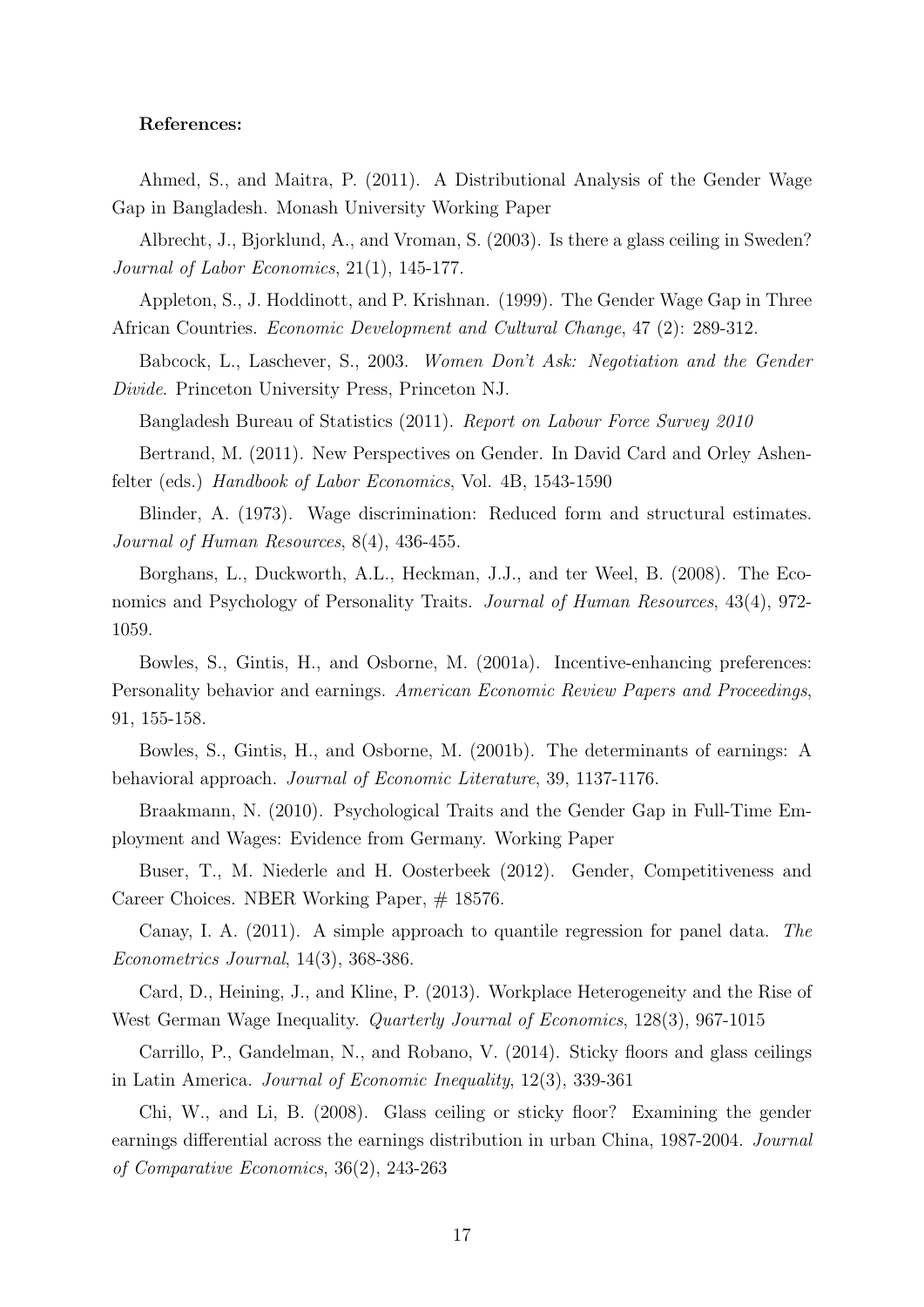Cobb-Clark, D. and Tan, M. (2011). Noncognitive skills, occupational attainment, and relative wages. Labour Economics, 18(1), 1-13

Croson, R. and U. Gneezy (2009). Gender differences in preferences. Journal of Economic Literature, 47(2), 448-74.

Fafchamps, M., M. Soderbom, and N. Benhassine. (2006). Job Sorting in African Labor Markets. Center for the Study of African Economies, Working Paper WPS/2006- 02, University of Oxford, United Kingdom.

Flory, J. A., A. Leibbrandt and J. A. List (2010). Do competitive work places deter female workers? A large scale natural field experiment on gender differences in job entry decisions. NBER working paper  $# 16546$ .

Fortin, N. (2008). The Gender Wage Gap among Young Adults in the United States: The Importance of Money vs. People. Journal of Human Resources, 43, 886-920.

Heath, R., and Mobarak, A.M. (2014). Manufacturing Growth and the Lives of Bangladeshi Women. NBER Working Paper # 20383

Heckman, J.J., Stixrud, J., and Urzua, S. (2006). The effects of cognitive and noncognitive abilities on labor market outcomes and social behavior. Journal of Labor Economics, 24 (3), 411-482.

Heineck, G. and Anger, S. (2010). The returns to cognitive abilities and personality traits in Germany. Labour Economics, 17, 535-546

Jellal, M., Nordman, C.J., Wolff, F-C. (2008). Evidence on the glass ceiling effect in France using matched worker-firm data. Applied Economics, 40, 3233-3250

John, O. P., and Srivastava, S. (1999). The Big-Five trait taxonomy: History, measurement, and theoretical perspectives. In L.A. Pervin and O. P. John (Eds.), *Handbook* of personality: Theory and research (Vol. 2, pp. 102-138). New York: Guilford Press.

Kapsos, S. (2008). Changes in Employment in Bangladesh, 2000-2005: The Impacts on Poverty and Gender Equity. Working paper series, ILO Asia-Pacific.

Khatun, F., M. Rahman, D. Bhattacharya, K. G. Moazzem, and A. Shahrin. (2007). Gender and Trade Liberalization in Bangladesh: The Case of Ready-made Garments.

Lindqvist, E. and Vestman, R. (2011). The Labor Market Returns to Cognitive and Noncognitive Ability: Evidence from the Swedish Enlistment. American Economic Journal: Applied Economics, 3(1), 101-128

Machado, J. and J. Mata (2005). Counterfactual Decomposition of Changes in Wage Distributions using Quantile Regression. *Journal of Applied Econometrics*, 20, 445-465.

Manning, A. and Swaffield, J. (2008). The gender gap in early-career wage growth. The Economic Journal, 118: 983-1024

Melly, B. (2006). Estimation of counterfactual distributions using quantile regression. Review of Labor Economics, 68, 543-572.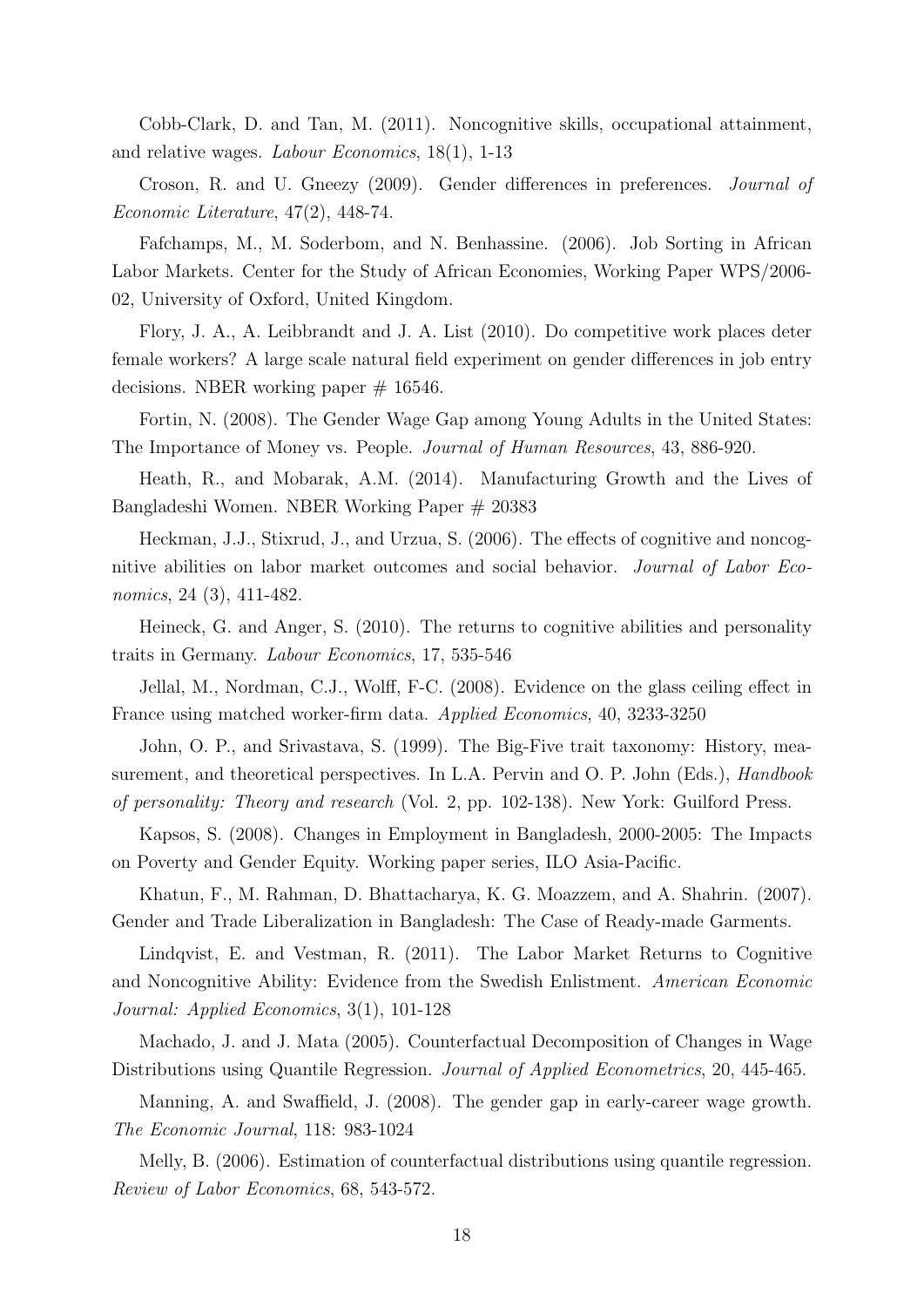Meng, X. (2004). Gender earnings gap: the role of firm specific effects. Labour Economics, 11, 555-573.

Mueller, G., and Plug, E. (2006). Estimating the effects of personality on male and female earnings. Industrial and Labor Relations Review, 60 (1), 3-22.

Neumark, D. (1988). Employers Discriminatory Behaviour and the Estimation of Wage Discrimination. Journal of Human Resources, 23(3), 279-295.

Niederle, M. and Vesterlund, L. (2007). Do Women Shy Away from Competition? Do Men Compete to Much? Quarterly Journal of Economics, 122(3), 1067-1101.

Nomura, S., S.Y. Hong, C.J. Nordman, L.R.Sarr, L. and A.Y. Vawda (2013). An assessment of skills in the formal sector labor market in Bangladesh : a technical report on the enterprise-based skills survey 2012. South Asia Human Development Sector report No. 64. Washington DC; The World Bank.

Nordman, C.J., Roubaud, F. (2009). Reassessing the gender wage gap in Madagascar: does labour force attachment really matter? Economic Development and Cultural Change, 57(4), 785-808

Nordman, C. J., A.S. Robilliard, and F. Roubaud. (2011). Gender and ethnic earnings gaps in seven West African cities. Labour Economics, 18, Supplement 1, pp. S132-S145.

Nordman, C.J., Wolff F-C. (2009a). Is There a Glass Ceiling in Morocco? Evidence from Matched Worker-Firm Data. Journal of African Economies, 18(4), 592-633.

Nordman, C.J., Wolff F-C. (2009b). Islands Through the Glass Ceiling? Evidence of Gender Wage Gaps in Madagascar and Mauritius. In Labor Markets and Economic Development, Kanbur R. and Svejnar J. (eds), Chapter 25, pp. 521-544, Routledge Studies in Development Economics, Routledge.

Oaxaca, R. (1973). Male-female wage differentials in urban labor markets. International Economic Review, 14(3), 693-709.

Osborne Groves, M. (2005). How Important Is Your Personality? Labor Market Returns to Personality for Women in the US and UK. Journal of Economic Psychology, 26, 827-841.

Semykina, A., and Linz, S.J. (2007). Gender differences in personality and earnings: evidence from Russia. Journal of Economic Psychology, 28, 387-410.

Weichselbaumer, D., and Winter?Ebmer, R. (2005). A Meta-Analysis of the International Gender Wage Gap. Journal of Economic Surveys, 19 (3), 479-511.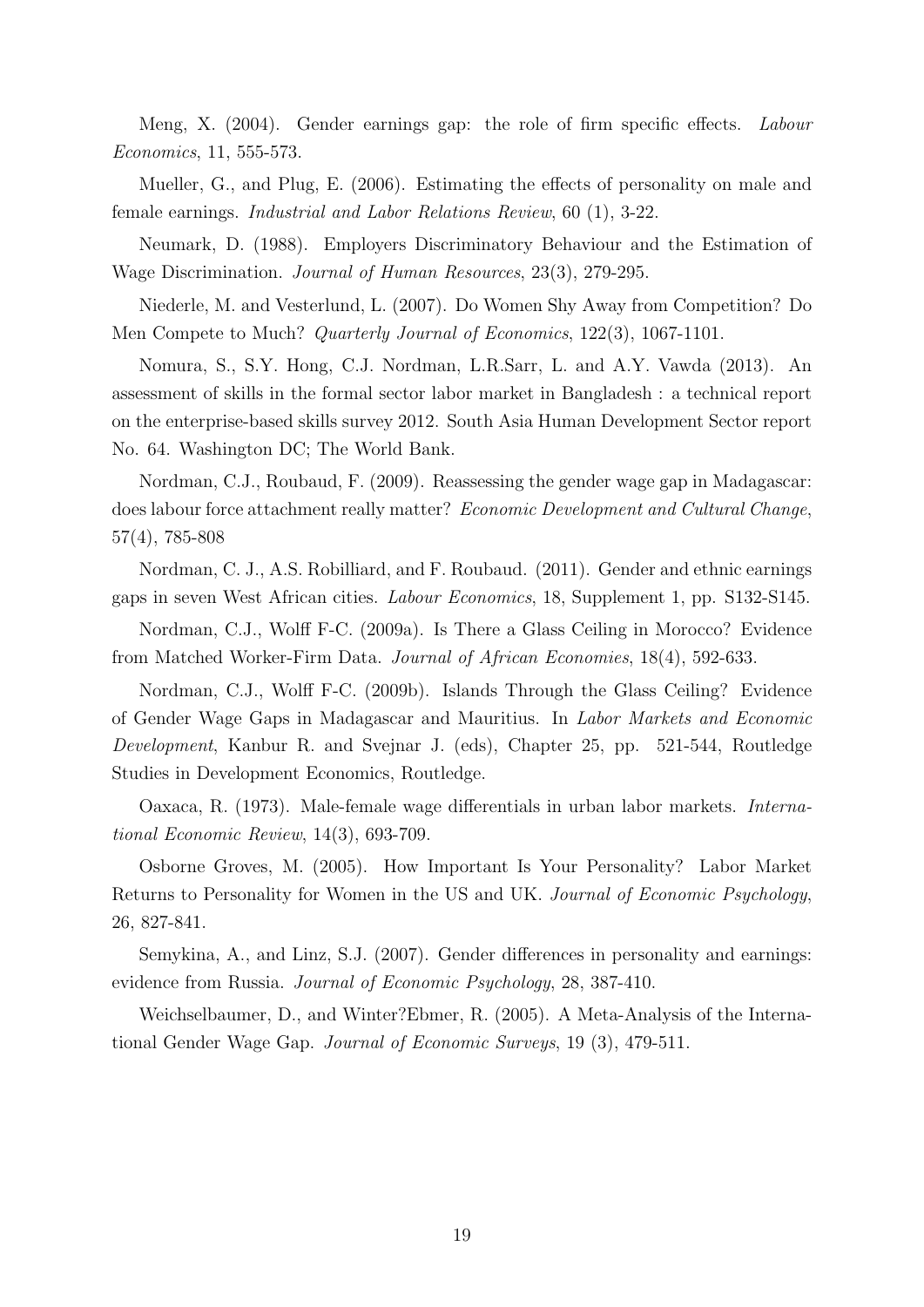

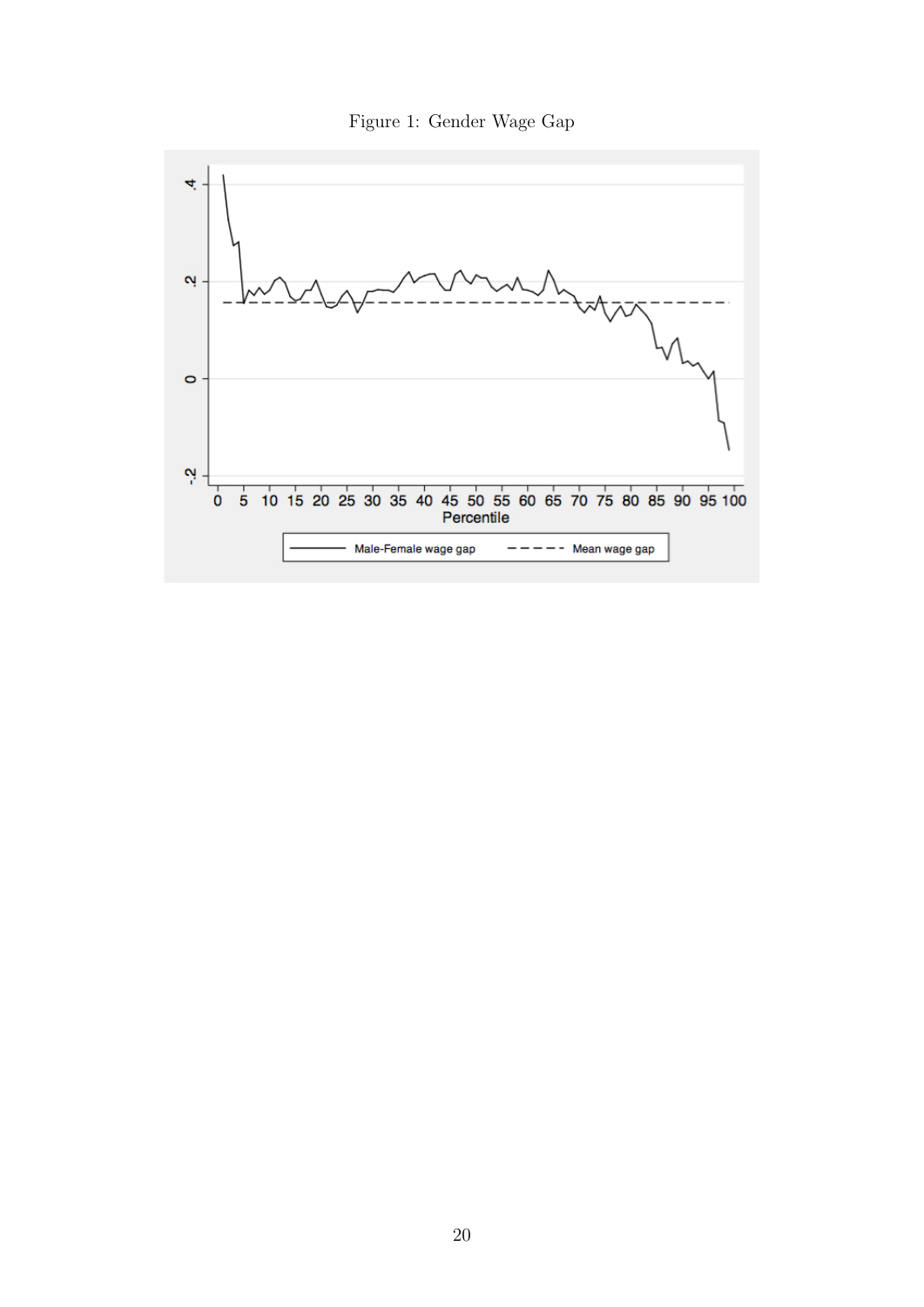| Variable                                      | Mean   | SD     |
|-----------------------------------------------|--------|--------|
| Making profit                                 | 0.71   | 0.45   |
| Number of employees                           | 173.21 | 751.84 |
| Share of female employees                     | 0.26   | 0.17   |
| Top manager: female                           | 0.05   | 0.22   |
| Top manager: post-graduate level education    | 0.61   | 0.49   |
| Small (10-20 employees)                       | 0.352  | 0.47   |
| Medium (21-70 employees)                      | 0.303  | 0.46   |
| Large $(71 + \text{ employees})$              | 0.344  | 0.47   |
| Maintain accounts (either formal or informal) | 0.966  | 0.18   |
| Registered with government                    | 0.958  | 0.2    |
| Industrial sector:                            |        |        |
| Commerce                                      | 0.057  | 0.23   |
| Education                                     | 0.219  | 0.41   |
| Finance                                       | 0.212  | 0.41   |
| Manufacturing                                 | 0.322  | 0.47   |
| Public Admn                                   | 0.189  | 0.39   |
| Location:                                     |        |        |
| Rajshahi                                      | 0.112  | 0.32   |
| Khulna                                        | 0.068  | 0.25   |
| Dhaka                                         | 0.549  | 0.49   |
| Chittagong                                    | 0.094  | 0.29   |
| <b>Barisal</b>                                | 0.049  | 0.22   |
| Sylhet                                        | 0.037  | 0.19   |
| Rangpur                                       | 0.083  | 0.27   |
| Number of firms                               | 264    |        |

Table 1: Descriptive Statistics of Firm Characteristics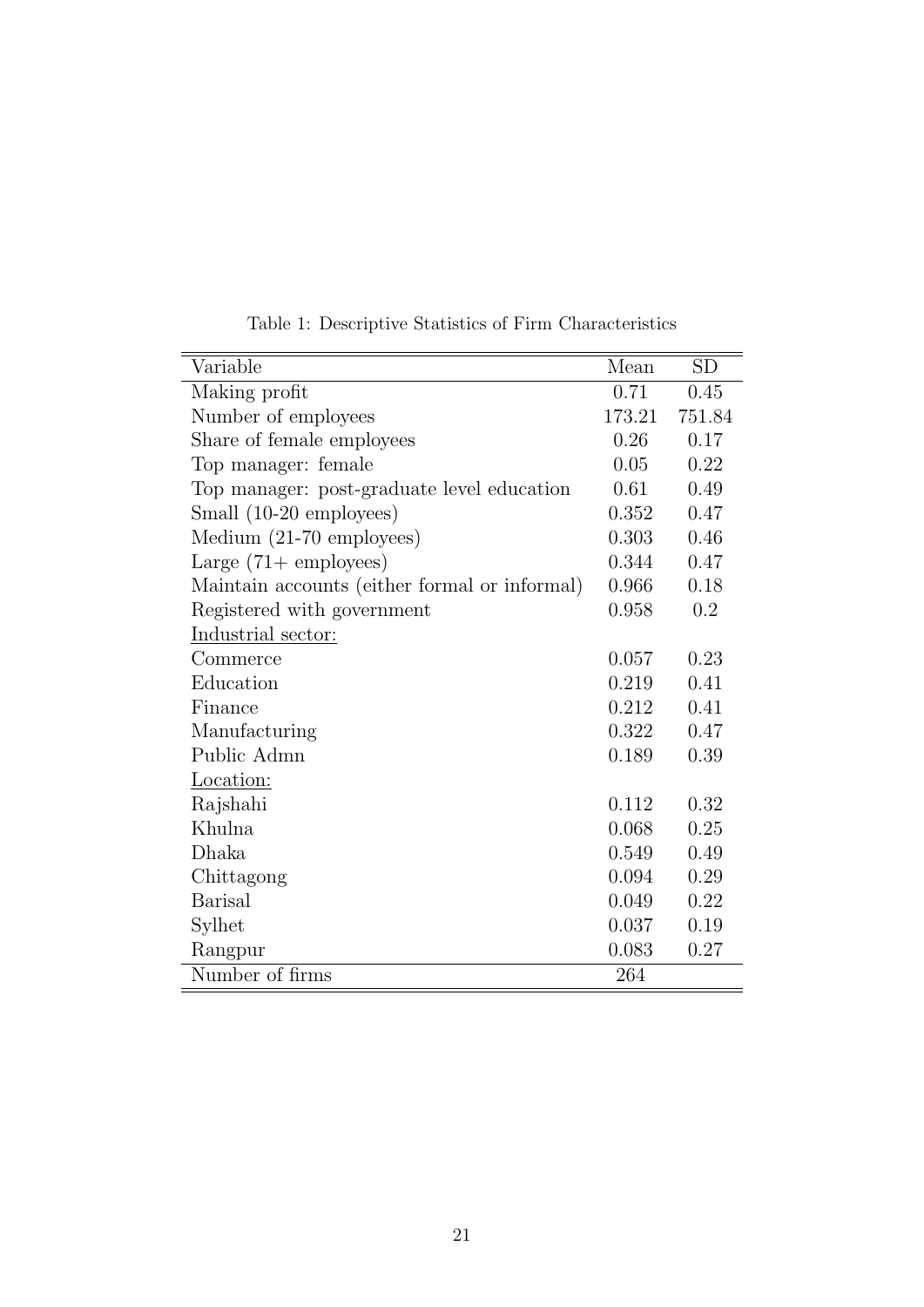| Variable                  | All     | Males   | Females |
|---------------------------|---------|---------|---------|
| Females                   | 0.19    |         |         |
|                           | (0.39)  |         |         |
| Hourly wage (in taka)     | 49.72   | 50.39   | 46.92   |
|                           | (52.83) | (48.53) | (67.83) |
| Ln(hourly wage)           | 3.67    | 3.69    | 3.53    |
|                           | (0.63)  | (0.61)  | (0.69)  |
| Age                       | 31.72   | 32.01   | 30.54   |
|                           | (8.31)  | (8.36)  | (8)     |
| Married                   | 0.78    | 0.78    | 0.78    |
|                           | (0.41)  | (0.41)  | (0.41)  |
| Years of education        | 10.36   | 10.56   | 9.54    |
|                           | (4.89)  | (4.74)  | (5.38)  |
| Tenure in current firm    | 5.76    | 5.9     | 5.17    |
|                           | (5.85)  | (5.96)  | (5.33)  |
| Years of prior experience | 1.85    | 1.94    | 1.49    |
|                           | (2.77)  | (2.94)  | (1.96)  |
| Cognitive Skills:         |         |         |         |
| Reading test score        | 4.82    | 4.93    | 4.37    |
|                           | (2.65)  | (2.58)  | (2.9)   |
| Numeracy test score       | 5.76    | 5.84    | 5.43    |
|                           | (2.01)  | (1.96)  | (2.2)   |
| Number of employees       | 4527    |         |         |

Table 2: Descriptive Statistics of Employee Characteristics

Note: Standard deviation reported in parentheses. The maximum score in the reading and numeracy tests is 8.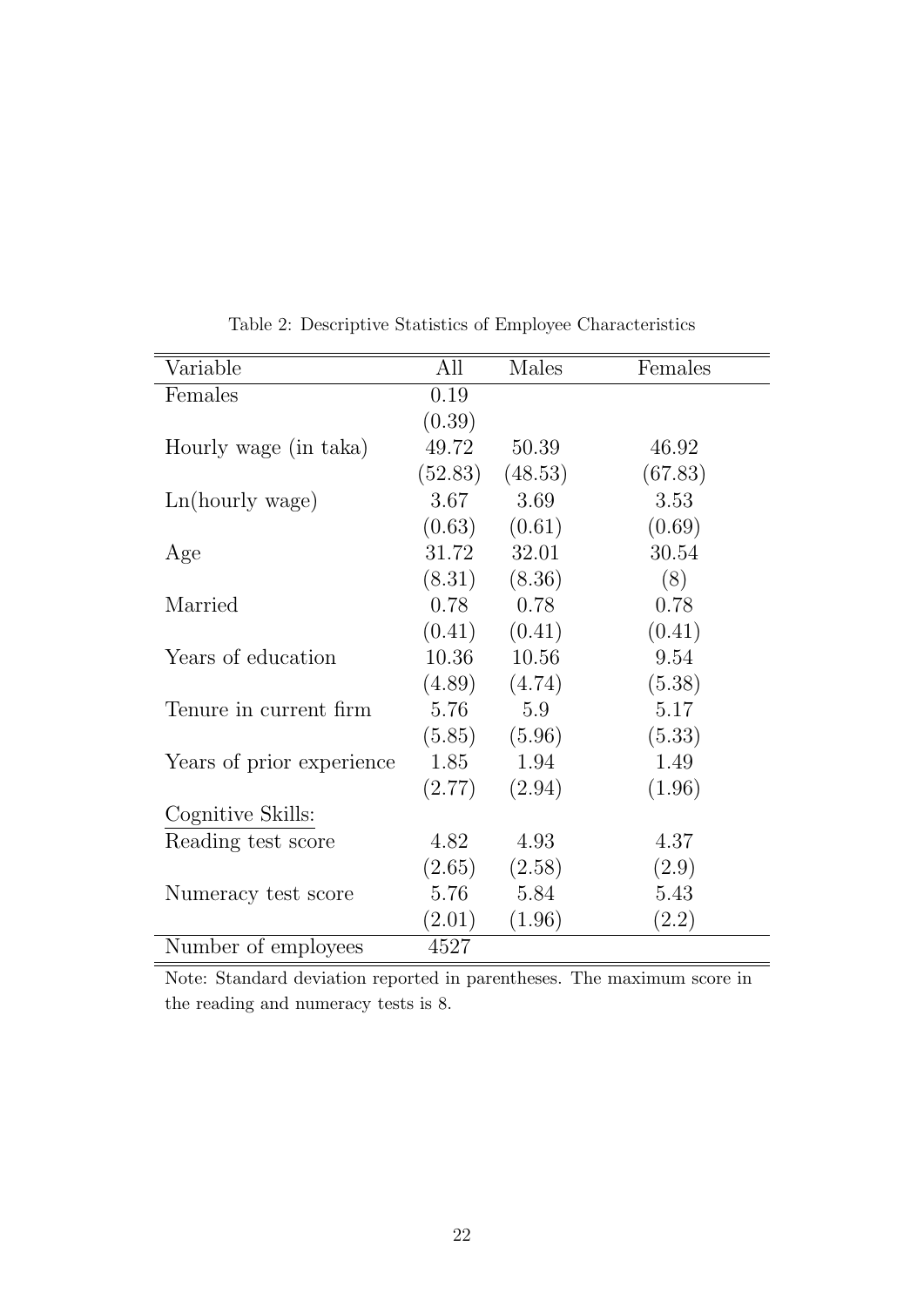Table 3: OLS regressions Table 3: OLS regressions

|                                                                                                                                                                                                                  | Col.1                   | Col.2                  | Col.3                                                                  | Col.4                                                                  | Col.5                                                                          | Col.6                                                                          | Col.7                             |
|------------------------------------------------------------------------------------------------------------------------------------------------------------------------------------------------------------------|-------------------------|------------------------|------------------------------------------------------------------------|------------------------------------------------------------------------|--------------------------------------------------------------------------------|--------------------------------------------------------------------------------|-----------------------------------|
| Female                                                                                                                                                                                                           | $-0.157***$<br>(0.035)  | $-0.077***$<br>(0.022) | $-0.077***$<br>(0.022)                                                 | $-0.071***$<br>(0.027)                                                 | $-0.067***$<br>(0.021)                                                         | $-0.064***$<br>(0.021)                                                         | (0.028)<br>$-0.052*$              |
| Married                                                                                                                                                                                                          |                         | $0.073***$<br>(0.022)  | $0.075***$<br>(0.022)                                                  | $0.050*$<br>(0.027)                                                    | $0.046**$<br>(0.018)                                                           | $0.048***$<br>(0.018)                                                          | (0.024)<br>0.031                  |
| Years of Education                                                                                                                                                                                               |                         | (0.008)<br>$-0.001$    | (0.009)<br>$-0.009$                                                    | (0.011)<br>0.004                                                       | (0.008)<br>$-0.012$                                                            | $-0.028***$<br>(0.008)                                                         | $-0.019*$<br>(0.011)              |
| Years of Education squared/100                                                                                                                                                                                   |                         | $0.402***$<br>(0.040)  | $0.417***$<br>(0.042)                                                  | $0.347***$<br>(0.048)                                                  | $0.454***$<br>(0.039)                                                          | $0.489***$<br>(0.040)                                                          | $0.426***$<br>(0.051)             |
| Tenure in current firm                                                                                                                                                                                           |                         | $0.029***$<br>(0.005)  | $0.029***$<br>(0.005)                                                  | $0.033***$<br>(0.005)                                                  | $0.036***$<br>(0.004)                                                          | $0.035***$<br>(0.004)                                                          | $0.038***$<br>(0.005)             |
| Tenure in current firm squared/100                                                                                                                                                                               |                         | $-0.040**$<br>(0.018)  | $-0.040**$<br>(0.018)                                                  | $-0.052***$<br>(0.021)                                                 | $-0.058***$<br>(0.014)                                                         | $-0.057***$<br>(0.014)                                                         | $-0.063***$<br>(0.019)            |
| Prior Experience                                                                                                                                                                                                 |                         | (0.010)<br>0.015       | (0.010)<br>0.015                                                       | $0.031***$<br>(0.012)                                                  | $0.018**$<br>(0.009)                                                           | $0.019**$<br>(0.009)                                                           | $0.025***$<br>(0.012)             |
| Prior Experience squared/100                                                                                                                                                                                     |                         | (0.049)<br>0.033       | (0.049)<br>0.032                                                       | (0.052)<br>$-0.017$                                                    | (0.042)<br>0.026                                                               | (0.042)<br>0.026                                                               | (0.050)<br>$0.018\,$              |
| Reading Score                                                                                                                                                                                                    |                         |                        | (0.016)<br>$0.027*$                                                    | (0.019)<br>$0.037*$                                                    |                                                                                | $0.048***$<br>(0.014)                                                          | $0.047***$<br>(0.018)             |
| Numeracy Score                                                                                                                                                                                                   |                         |                        | (0.015)<br>0.001                                                       | $-0.010$<br>(0.018)                                                    |                                                                                | (0.014)<br>$0.011\,$                                                           | $0.031*$<br>(0.017)               |
| Open                                                                                                                                                                                                             |                         |                        |                                                                        | (0.015)<br>0.012                                                       |                                                                                |                                                                                | (0.013)<br>$-0.003$               |
| Conscientious                                                                                                                                                                                                    |                         |                        |                                                                        | (0.016)<br>$-0.006$                                                    |                                                                                |                                                                                | (0.014)<br>0.008                  |
| Extrovert                                                                                                                                                                                                        |                         |                        |                                                                        | (0.018)<br>$-0.013$                                                    |                                                                                |                                                                                | (0.022)<br>0.002                  |
| Agreeable                                                                                                                                                                                                        |                         |                        |                                                                        | (0.014)<br>$-0.007$                                                    |                                                                                |                                                                                | (0.010)<br>0.007                  |
| Neurotic                                                                                                                                                                                                         |                         |                        |                                                                        | (0.008)<br>$0.010\,$                                                   |                                                                                |                                                                                | (0.012)<br>$-0.011$               |
| Constant                                                                                                                                                                                                         | $3.697***$<br>(0.026)   | $2.934***$<br>(0.055)  | $2.990***$<br>(0.066)                                                  | $2.925***$<br>(0.076)                                                  | $2.974***$<br>(0.047)                                                          | $3.085***$<br>(0.051)                                                          | $3.047***$<br>(0.067)             |
| Firm fixed effects                                                                                                                                                                                               | $_{\rm N_o}$            | $_{\rm N_o}^{\circ}$   | $\rm \stackrel{\circ}{\rm \stackrel{\circ}{\rm \scriptscriptstyle M}}$ | $\rm \stackrel{\circ}{\rm \stackrel{\circ}{\rm \scriptscriptstyle M}}$ | ${\rm Yes}$                                                                    | Yes                                                                            | Yes                               |
| Occupation controls<br>Observations                                                                                                                                                                              | 4527<br>$\rm N_{\rm o}$ | 4527<br>$\rm _{No}$    | 4527<br>$\overline{N}$                                                 | 2802<br>$\rm \stackrel{\circ}{X}$                                      | 4527<br>$\rm \stackrel{\circ}{\rm \stackrel{\circ}{\rm \scriptscriptstyle M}}$ | 4527<br>$\rm \stackrel{\circ}{\rm \stackrel{\circ}{\rm \scriptscriptstyle M}}$ | 2802<br>$\rm \stackrel{\circ}{X}$ |
| $\ensuremath{R^2}$                                                                                                                                                                                               | 0.010                   | 0.508                  | 0.509                                                                  | 0.501                                                                  | 0.677                                                                          | 0.679                                                                          | 0.672                             |
| Note: Dependent variable is log of current hourly wage. Standard errors clustered at the firm level are reported in<br>parentheses. *** significant at $1\%$ ,** significant at $5\%$ ,* significant at $10\%$ . |                         |                        |                                                                        |                                                                        |                                                                                |                                                                                |                                   |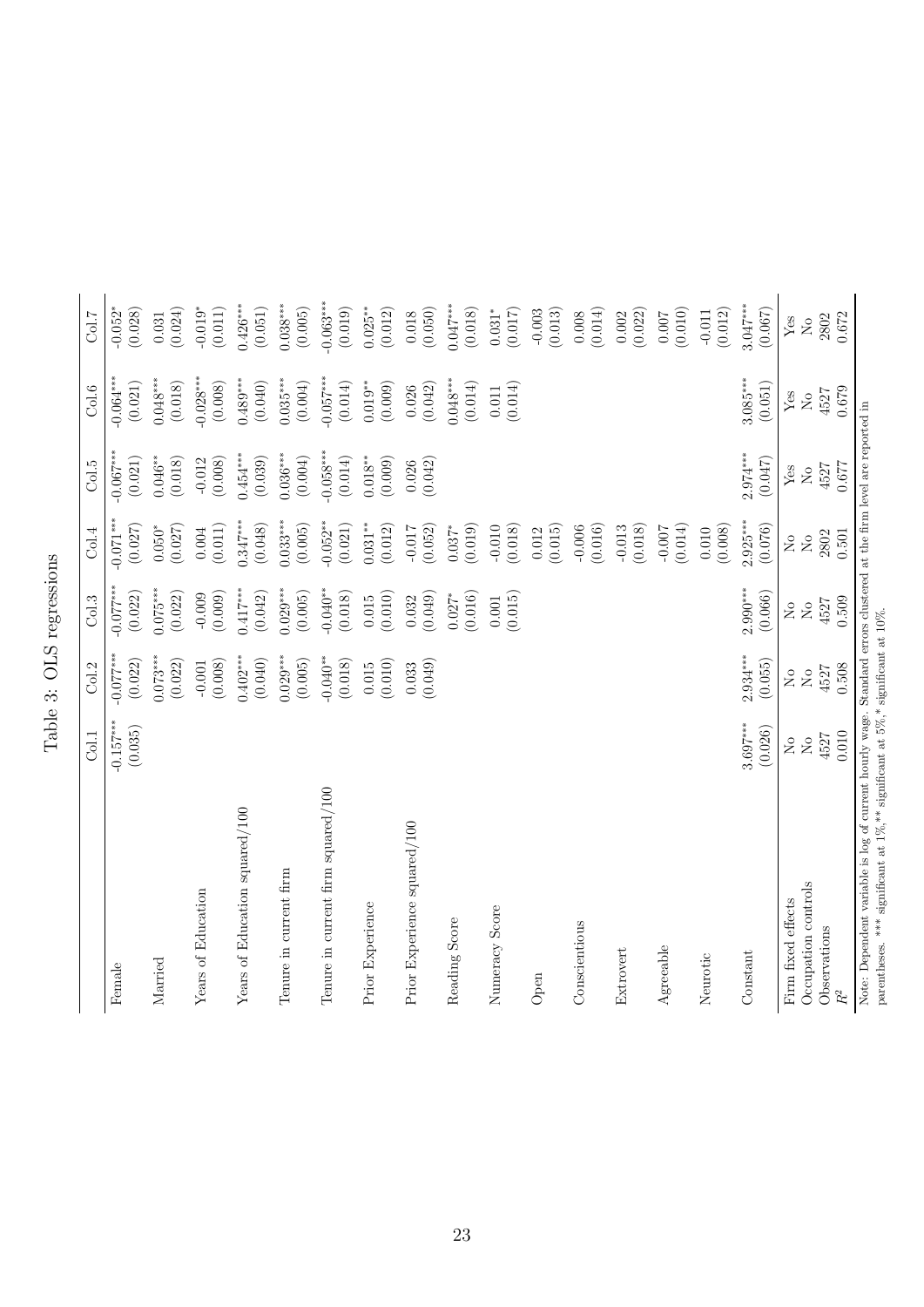|                                       | Q10         | Q25            | Q50         | Q75        | Q90            |
|---------------------------------------|-------------|----------------|-------------|------------|----------------|
| Female                                | $-0.148***$ | $-0.126***$    | $-0.092***$ | $-0.045$   | $-0.044$       |
|                                       | (0.040)     | (0.028)        | (0.021)     | (0.034)    | (0.036)        |
| Married                               | $0.069**$   | $0.079***$     | $0.059***$  | 0.054      | 0.042          |
|                                       | (0.033)     | (0.027)        | (0.022)     | (0.034)    | (0.036)        |
| Years of Education                    | $-0.008$    | 0.001          | $-0.005$    | $-0.001$   | $-0.002$       |
|                                       | (0.017)     | (0.010)        | (0.008)     | (0.009)    | (0.010)        |
| Years of Education squared/100        | $0.368***$  | $0.315***$     | $0.360***$  | $0.369***$ | $0.463***$     |
|                                       | (0.063)     | (0.044)        | (0.033)     | (0.042)    | (0.049)        |
| Tenure in current firm                | $0.025***$  | $0.028***$     | $0.032***$  | $0.035***$ | $0.033***$     |
|                                       | (0.007)     | (0.006)        | (0.006)     | (0.006)    | (0.007)        |
| Tenure in current firm squared/ $100$ | $-0.045*$   | $-0.038$       | $-0.053**$  | $-0.043*$  | $-0.039$       |
|                                       | (0.025)     | (0.026)        | (0.024)     | (0.022)    | (0.025)        |
| Prior Experience                      | 0.005       | $0.023*$       | $0.032***$  | $0.035***$ | $0.039***$     |
|                                       | (0.010)     | (0.013)        | (0.009)     | (0.012)    | (0.014)        |
| Prior Experience squared/100          | 0.053       | $-0.028$       | $-0.017$    | $-0.006$   | $-0.037$       |
|                                       | (0.037)     | (0.053)        | (0.051)     | (0.051)    | (0.052)        |
| Reading Score                         | 0.031       | $0.055***$     | $0.049***$  | 0.029      | 0.016          |
|                                       | (0.028)     | (0.019)        | (0.017)     | (0.020)    | (0.024)        |
| Numeracy Score                        | 0.014       | $-0.004$       | $-0.008$    | $-0.008$   | $-0.017$       |
|                                       | (0.016)     | (0.013)        | (0.011)     | (0.015)    | (0.018)        |
| Open                                  | $-0.004$    | 0.003          | 0.007       | 0.008      | 0.019          |
|                                       | (0.014)     | (0.012)        | (0.010)     | (0.013)    | (0.019)        |
| Conscientious                         | $-0.013$    | $-0.015$       | $-0.011$    | 0.011      | 0.009          |
|                                       | (0.013)     | (0.012)        | (0.010)     | (0.014)    | (0.015)        |
| Extrovert                             | $-0.025$    | $-0.015$       | $-0.020$    | 0.007      | $-0.019$       |
|                                       | (0.028)     | (0.024)        | (0.022)     | (0.024)    | (0.013)        |
| Agreeable                             | $-0.035**$  | $-0.001$       | $-0.001$    | 0.001      | 0.003          |
|                                       | (0.017)     | (0.015)        | (0.011)     | (0.013)    | (0.014)        |
| Neurotic                              | 0.015       | $-0.000$       | 0.002       | 0.015      | $-0.002$       |
|                                       | (0.015)     | (0.018)        | (0.013)     | (0.015)    | (0.029)        |
| Constant                              | $2.593***$  | $2.759***$     | $2.991***$  | $3.155***$ | 3.307***       |
|                                       | (0.105)     | (0.066)        | (0.055)     | (0.057)    | (0.061)        |
| Firm fixed effects                    | No          | N <sub>o</sub> | No          | No         | N <sub>o</sub> |
| Occupation controls                   | No          | No             | No          | No         | $\rm No$       |
| Observations                          | 2802        | 2802           | 2802        | 2802       | 2802           |

Table 4: Quantile Regressions

Note: Dependent variable is log of current hourly wage. Bootstrapped standard errors are reported in parentheses. \*\*\* significant at  $1\%,$ \*\* significant at  $5\%,$ \* significant at 10%.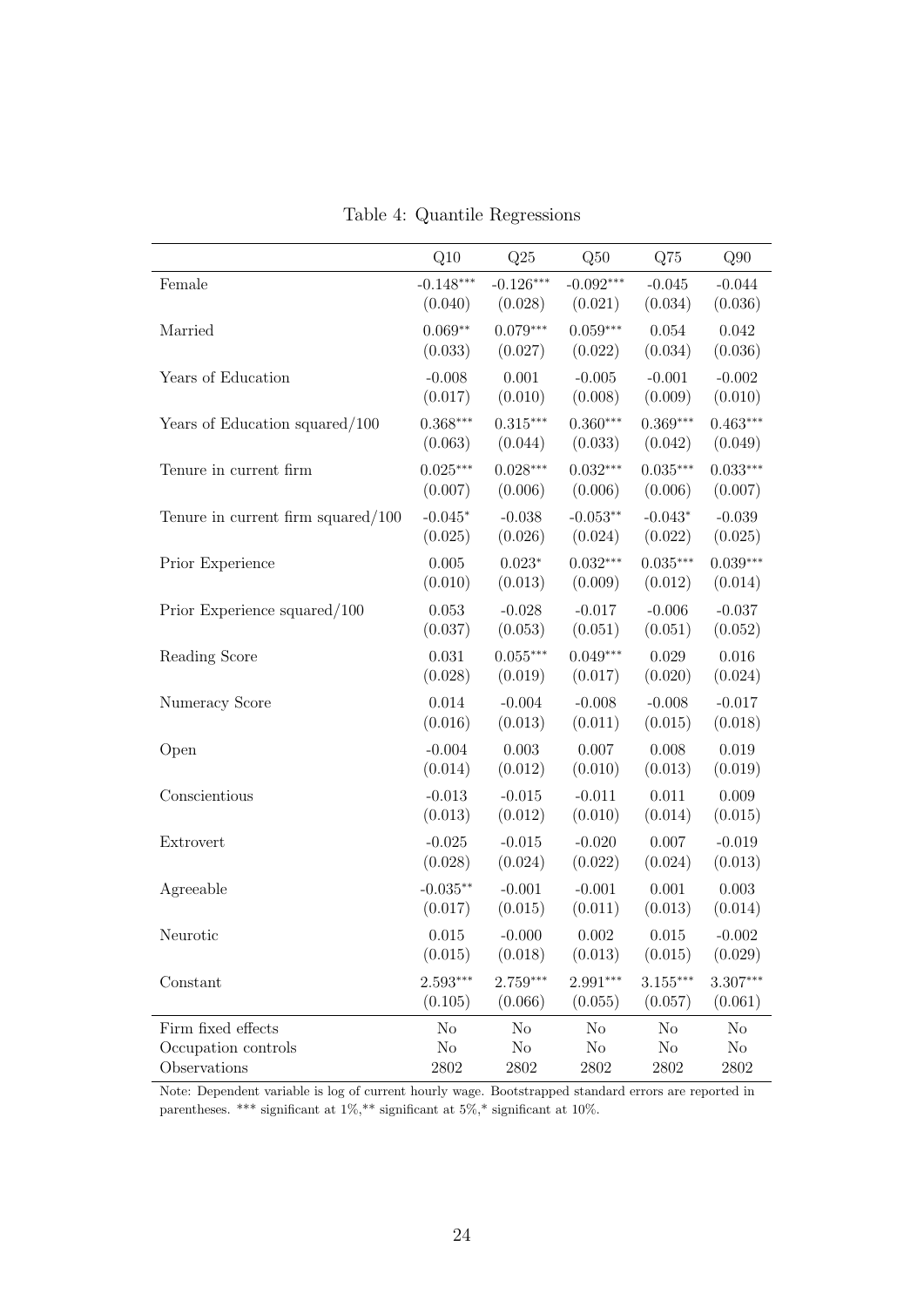|                                       | Q10         | Q25         | Q50         | Q75            | Q90        |
|---------------------------------------|-------------|-------------|-------------|----------------|------------|
| $\mbox{Female}$                       | $-0.102***$ | $-0.099***$ | $-0.059***$ | $-0.052**$     | $-0.014$   |
|                                       | (0.030)     | (0.024)     | (0.017)     | (0.021)        | (0.025)    |
| Married                               | 0.039       | 0.032       | 0.022       | $0.043**$      | $0.056*$   |
|                                       | (0.030)     | (0.020)     | (0.015)     | (0.022)        | (0.031)    |
| Years of Education                    | $-0.034***$ | $-0.037***$ | $-0.023***$ | $-0.008$       | $-0.019$   |
|                                       | (0.009)     | (0.006)     | (0.004)     | (0.007)        | (0.013)    |
| Years of Education squared/100        | $0.471***$  | $0.489***$  | $0.448***$  | $0.392***$     | $0.469***$ |
|                                       | (0.040)     | (0.025)     | (0.022)     | (0.034)        | (0.063)    |
| Tenure in current firm                | $0.039***$  | $0.037***$  | $0.039***$  | $0.034***$     | $0.037***$ |
|                                       | (0.006)     | (0.003)     | (0.004)     | (0.005)        | (0.006)    |
| Tenure in current firm squared/ $100$ | $-0.078***$ | $-0.071***$ | $-0.064***$ | $-0.042*$      | $-0.043**$ |
|                                       | (0.026)     | (0.013)     | (0.017)     | (0.022)        | (0.020)    |
| Prior Experience                      | 0.015       | 0.013       | $0.022***$  | $0.026***$     | $0.045***$ |
|                                       | (0.016)     | (0.010)     | (0.007)     | (0.008)        | (0.013)    |
| Prior Experience squared/100          | $0.004\,$   | 0.051       | 0.018       | 0.042          | $-0.030$   |
|                                       | (0.075)     | (0.048)     | (0.042)     | (0.035)        | (0.044)    |
| Reading Score                         | $0.052***$  | $0.067***$  | $0.047***$  | $0.037***$     | $0.033*$   |
|                                       | (0.019)     | (0.011)     | (0.012)     | (0.012)        | (0.018)    |
| Numeracy Score                        | $0.026*$    | $0.022**$   | $0.022***$  | $0.031***$     | $0.040**$  |
|                                       | (0.013)     | (0.011)     | (0.008)     | (0.012)        | (0.017)    |
| Open                                  | $-0.017$    | $-0.012$    | $-0.003$    | 0.004          | $-0.009$   |
|                                       | (0.014)     | (0.009)     | (0.007)     | (0.010)        | (0.013)    |
| Conscientious                         | $-0.006$    | 0.005       | 0.006       | $0.015*$       | $0.028*$   |
|                                       | (0.011)     | (0.008)     | (0.007)     | (0.009)        | (0.015)    |
| Extrovert                             | $-0.023$    | $-0.017$    | 0.023       | 0.014          | 0.031      |
|                                       | (0.014)     | (0.015)     | (0.022)     | (0.020)        | (0.026)    |
| Agreeable                             | 0.006       | 0.006       | 0.008       | $0.016*$       | 0.013      |
|                                       | (0.014)     | (0.011)     | (0.006)     | (0.010)        | (0.015)    |
| Neurotic                              | $-0.034$    | $-0.030*$   | $-0.010$    | $0.007\,$      | 0.007      |
|                                       | (0.022)     | (0.016)     | (0.017)     | (0.016)        | (0.022)    |
| Constant                              | $2.804***$  | $2.991***$  | $3.062***$  | $3.162***$     | $3.328***$ |
|                                       | (0.069)     | (0.040)     | (0.029)     | (0.047)        | (0.067)    |
| Firm fixed effects                    | Yes         | Yes         | Yes         | Yes            | Yes        |
| Occupation controls                   | No          | $\rm No$    | $\rm No$    | N <sub>o</sub> | $\rm No$   |
| Observations                          | 2802        | 2802        | 2802        | 2802           | 2802       |

Table 5: Quantile Regressions (with firm fixed effects)

Note: Dependent variable is log of current hourly wage. Bootstrapped standard errors are reported in parentheses. \*\*\* significant at 1%,\*\* significant at 5%,\* significant at 10%.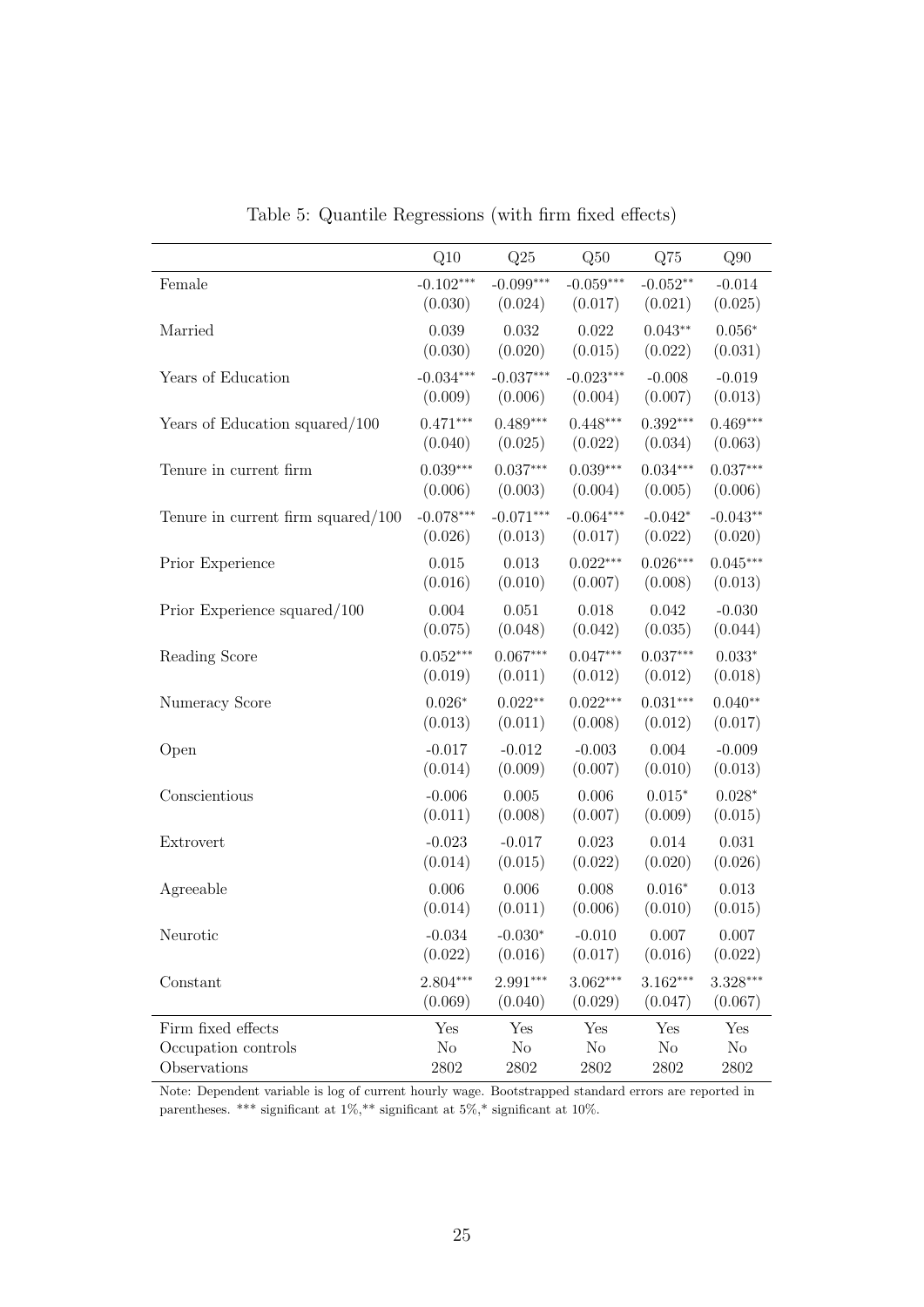|                                                                                                                                                                                                               | Males                 | Female              | Males                | Females          | Males               | Females             | Males                 | Females               | Males                 | Females                | Males                 | Females              |
|---------------------------------------------------------------------------------------------------------------------------------------------------------------------------------------------------------------|-----------------------|---------------------|----------------------|------------------|---------------------|---------------------|-----------------------|-----------------------|-----------------------|------------------------|-----------------------|----------------------|
|                                                                                                                                                                                                               | <b>OLS</b>            | <b>OLS</b>          | Q10                  | Q10              | Q25                 | Q25                 | Q50                   | Q50                   | Q75                   | Q75                    | Q90                   | Q90                  |
| Married                                                                                                                                                                                                       | (0.026)               | (0.072)             | (0.039)              | (0.079)          | (0.022)             | (0.043)             | (0.016)               | (0.019)               | (0.021)               | (0.038)                | (0.033)               | (0.067)              |
|                                                                                                                                                                                                               | $0.047*$              | 0.033               | 0.065                | 0.038            | $0.043*$            | 0.048               | 0.026                 | $0.032$ <sup>*</sup>  | $0.052**$             | 0.046                  | 0.054                 | $-0.021$             |
| Years of education                                                                                                                                                                                            | (0.011)               | $-0.033$            | $0.040**$            | $-0.024$         | $0.038***$          | $0.038***$          | $0.023**$             | $-0.033***$           | (0.008)               | $-0.028*$              | $-0.012$              | $-0.033$             |
|                                                                                                                                                                                                               | $-0.018$              | (0.027)             | (0.008)              | (0.022)          | (0.007)             | (0.011)             | (0.004)               | (0.006)               | $-0.004$              | (0.017)                | (0.012)               | (0.023)              |
| Years of education squared/100                                                                                                                                                                                | $0.422***$            | $0.488***$          | $0.506***$           | $0.455***$       | $0.493***$          | $0.536***$          | $0.442***$            | $0.488***$            | $0.387***$            | $0.447***$             | $0.453***$            | $0.497***$           |
|                                                                                                                                                                                                               | (0.054)               | (0.120)             | (0.037)              | (0.107)          | (0.031)             | (0.046)             | (0.021)               | (0.026)               | (0.037)               | (0.073)                | (0.057)               | (0.124)              |
| Tenure in current firm                                                                                                                                                                                        | $0.037***$            | $0.048***$          | $0.036***$           | $0.040**$        | $0.040***$          | $0.036***$          | $0.041***$            | $0.047***$            | $0.031***$            | $0.043***$             | $0.033***$            | $0.056***$           |
|                                                                                                                                                                                                               | (0.006)               | (0.017)             | (0.006)              | (0.020)          | (0.004)             | (0.007)             | (0.004)               | (0.005)               | (0.006)               | (0.011)                | (0.008)               | (0.017)              |
| Tenure in current firm squared/100                                                                                                                                                                            | $-0.062***$           | (0.081)             | $-0.067**$           | $-0.024$         | $0.080***$          | (0.024)             | $-0.080***$           | $-0.062***$           | $-0.036$              | $-0.050$               | $-0.032$              | $-0.042$             |
|                                                                                                                                                                                                               | (0.022)               | $-0.061$            | (0.026)              | (0.121)          | (0.015)             | $-0.026$            | (0.015)               | (0.019)               | (0.022)               | (0.051)                | (0.025)               | (0.078)              |
| Prior Experience                                                                                                                                                                                              | $0.026***$<br>(0.011) | (0.065)<br>0.025    | (0.015)<br>0.011     | (0.057)<br>0.043 | (0.008)<br>0.010    | (0.028)<br>0.022    | $0.023***$<br>(0.008) | (0.017)<br>0.026      | $0.030***$<br>(0.010) | $(0.040)$<br>$(0.036)$ | $0.040***$<br>(0.011) | (0.064)<br>$0.037\,$ |
| Prior Experience squared/100                                                                                                                                                                                  | (0.044)               | (0.202)             | (0.071)              | (0.528)          | $0.071***$          | (0.336)             | (0.045)               | $-0.110$              | (0.038)               | (0.402)                | (0.042)               | (0.840)              |
|                                                                                                                                                                                                               | 0.022                 | $-0.101$            | 0.064                | $-0.132$         | (0.036)             | $-0.083$            | $7\bar{F}0.0$         | (0.142)               | $0.014\,$             | $-0.161$               | $-0.011$              | $-0.174$             |
| Reading Score                                                                                                                                                                                                 | (0.020)               | (0.053)             | (0.022)              | (0.040)          | $0.058***$          | (0.026)             | $0.034***$            | $0.088***$            | (0.014)               | $0.084***$             | (0.019)               | $0.095***$           |
|                                                                                                                                                                                                               | 0.029                 | 0.088               | 0.032                | 0.041            | (0.012)             | $0.047*$            | (0.012)               | (0.013)               | 0.007                 | (0.032)                | 0.017                 | (0.047)              |
| Numeracy Score                                                                                                                                                                                                | (0.020)               | (0.036)             | $0.039***$           | $-0.004$         | $0.030***$          | (0.023)             | $0.021***$            | $-0.012$              | $0.025***$            | (0.019)                | $0.033***$            | $-0.010$             |
|                                                                                                                                                                                                               | 0.032                 | $-0.012$            | (0.013)              | (0.032)          | (0.009)             | $-0.020$            | (0.008)               | (0.008)               | (0.012)               | 0.016                  | (0.016)               | (0.036)              |
| Open                                                                                                                                                                                                          | (0.014)<br>$-0.007$   | (0.043)<br>$-0.011$ | $-0.032*$<br>(0.017) | (0.027)<br>0.023 | $-0.010$<br>(0.009) | (0.019)<br>$-0.009$ | (0.008)<br>$-0.006$   | $-0.011$<br>$(0.010)$ | $(0.010)$<br>$-0.001$ | $-0.043**$<br>(0.020)  | $-0.016$<br>(0.015)   | $-0.054$<br>(0.039)  |
| Conscientious                                                                                                                                                                                                 | (0.017)               | (0.040)             | (0.015)              | (0.032)          | $-0.006$            | (0.018)             | (0.007)               | $0.024***$            | $\,0.013$             | $0.043*$               | (0.014)               | (0.054)              |
|                                                                                                                                                                                                               | 0.000                 | 0.024               | 0.006                | 0.009            | (0.009)             | 0.028               | 0.003                 | (0.007)               | (0.011)               | (0.025)                | 0.009                 | 0.043                |
| Extrovert                                                                                                                                                                                                     | (0.019)               | (0.036)             | (0.018)              | (0.138)          | $-0.013$            | (7117)              | (0.018)               | (0.025)               | (0.018)               | $-0.039$               | (0.029)               | (0.140)              |
|                                                                                                                                                                                                               | 0.004                 | $-0.012$            | $-0.019$             | 0.052            | (0.018)             | 0.006               | $0.017\,$             | $-0.011$              | 0.013                 | (0.124)                | 0.003                 | $-0.062$             |
| Agreeable                                                                                                                                                                                                     | (0.011)               | (0.032)             | (0.016)              | (0.032)          | $-0.000$            | (0.016)             | (0.008)               | $0.039***$            | (0.010)               | $0.045***$             | $-0.006$              | (0.029)              |
|                                                                                                                                                                                                               | 0.004                 | 0.039               | $-0.016$             | 0.016            | (0.011)             | 0.004               | 0.008                 | (0.009)               | 0.008                 | (0.020)                | (0.014)               | 0.045                |
| Neurotic                                                                                                                                                                                                      | (0.013)               | (0.020)             | (0.019)              | $-0.016$         | $-0.020$            | (0.043)             | (0.020)               | (0.028)               | (0.021)               | (0.016)                | (0.020)               | (0.023)              |
|                                                                                                                                                                                                               | $-0.002$              | 0.007               | $-0.029$             | (0.038)          | (0.015)             | 0.030               | $-0.008$              | 0.014                 | 0.023                 | 0.005                  | 0.031                 | $-0.007$             |
| Constant                                                                                                                                                                                                      | $3.046***$            | $2.999***$          | $2.815***$           | (0.158)          | $3.003***$          | $2.887***$          | $3.070***$            | $3.001***$            | $3.132***$            | $3.110***$             | $3.294***$            | $3.250***$           |
|                                                                                                                                                                                                               | (0.070)               | (0.173)             | (0.068)              | $2.628**$        | (0.040)             | (0.087)             | (0.029)               | (0.045)               | (0.044)               | (0.117)                | (0.069)               | (0.131)              |
| Observations                                                                                                                                                                                                  | 2264                  | 538                 | 2264                 | 538              | 2264                | 538                 | 2264                  | 538                   | 2264                  | 538                    | 2264                  | 538                  |
| Note: Dependent variable is log of current hourly wage. Bootstrapped standard errors are reported in parentheses. *** significant at 1%,** significant at 5%,* significant at $5\%$ ,* significant at<br>10%. |                       |                     |                      |                  |                     |                     |                       |                       |                       |                        |                       |                      |

Table 6: Gender-Specific Quantile Regressions (with firm fixed effects) Table 6: Gender-Specific Quantile Regressions (with firm fixed effects)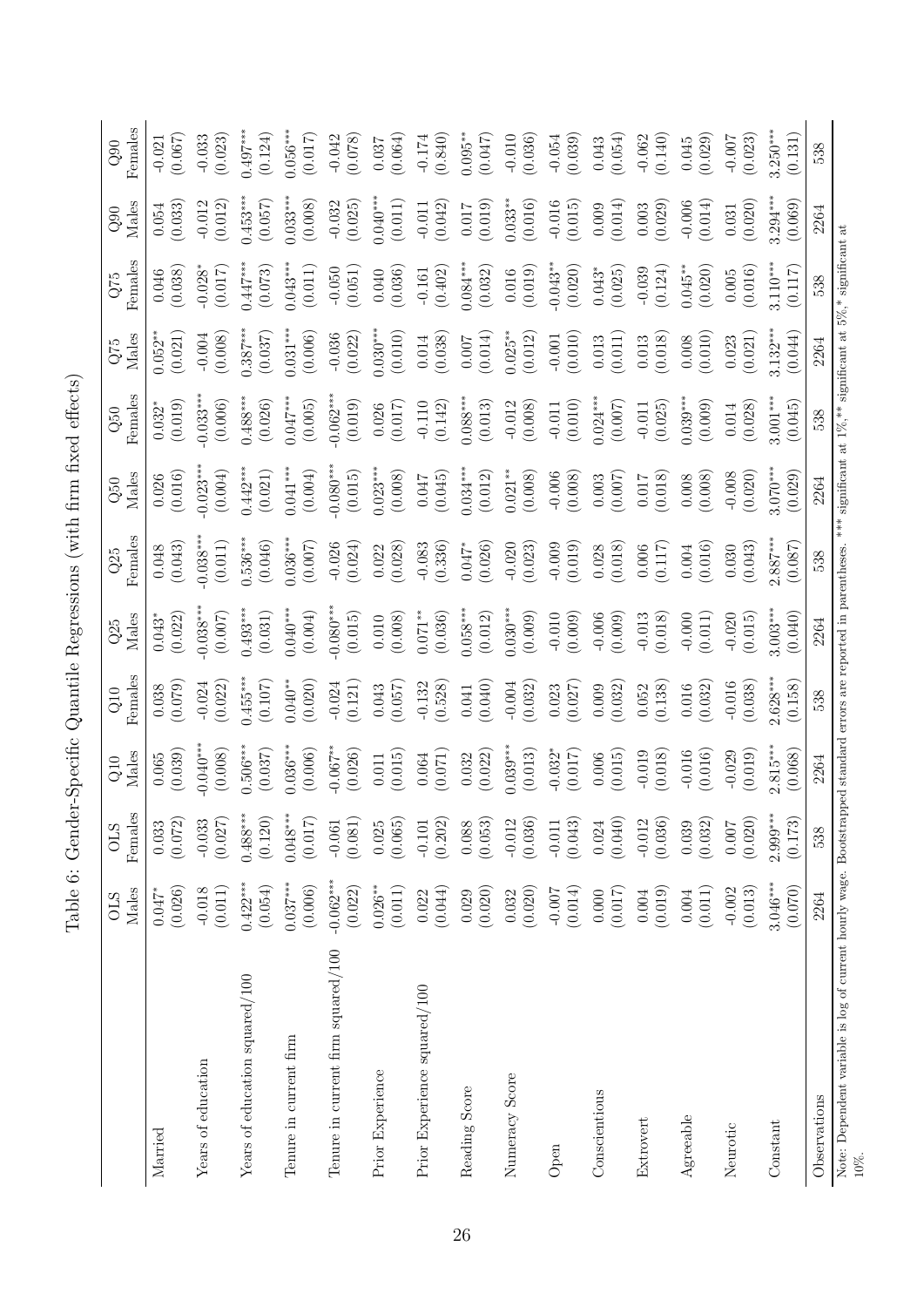## Table 7: Mean Wage Decomposition

|                                               | Col. 1     | Col. 2<br>Without firm fixed effects | Col. 3        | Col. 4<br>With firm fixed effects | Col. 5        |
|-----------------------------------------------|------------|--------------------------------------|---------------|-----------------------------------|---------------|
| Panel A:                                      | Total      | Difference in                        | Difference in | Difference in                     | Difference in |
| Only socio-economic characteristics           | difference | endowments                           | coefficients  | endowments                        | coefficients  |
| Male non-discriminatory structure             | 0.157      | 0.091                                | 0.066         | 0.143                             | 0.014         |
| Female non-discriminatory structure           | 0.157      | 0.075                                | 0.082         | 0.084                             | 0.073         |
| Pooled (Neumark) non-discriminatory structure | 0.157      | 0.081                                | 0.076         | 0.101                             | 0.056         |
| % of wage gap (Neumark)                       | 100        | 51.6                                 | 48.4          | 64.3                              | 35.7          |
| Panel B:<br>Adding cognitive skills           |            |                                      |               |                                   |               |
| Male non-discriminatory structure             | 0.157      | 0.09                                 | 0.067         | 0.144                             | 0.013         |
| Female non-discriminatory structure           | 0.157      | 0.076                                | 0.081         | 0.086                             | 0.071         |
| Pooled (Neumark) non-discriminatory structure | 0.157      | 0.082                                | 0.075         | 0.104                             | 0.053         |
| % of wage gap (Neumark)                       | 100        | 52.2                                 | 47.8          | 66.2                              | 33.8          |
| Panel C:<br>Adding personality scores         |            |                                      |               |                                   |               |
| Male non-discriminatory structure             | 0.136      | 0.07                                 | 0.066         | 0.054                             | 0.082         |
| Female non-discriminatory structure           | 0.136      | 0.062                                | 0.074         | 0.083                             | 0.053         |
| Pooled (Neumark) non-discriminatory structure | 0.136      | 0.066                                | 0.07          | 0.094                             | 0.042         |
| % of wage gap (Neumark)                       | 100        | 48.5                                 | 51.5          | 69.1                              | 30.9          |

Note: Panel A includes education, tenure, experience and the squared terms. Panel B further adds standardized scores for cognitive skills. In Panel C, standardized personality scroes are also included.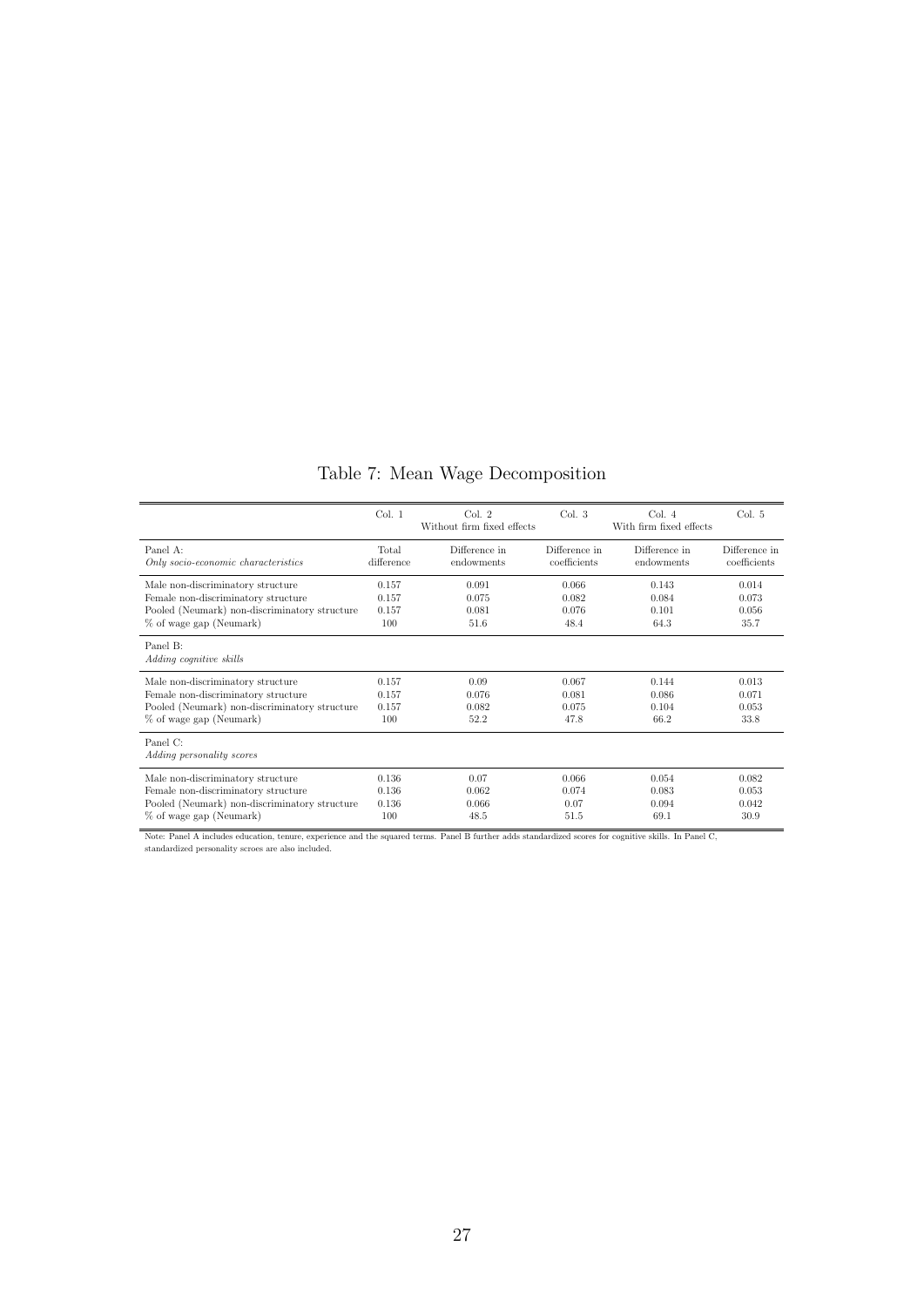|                                              | Col.1        | Col.2           | Col.3           |
|----------------------------------------------|--------------|-----------------|-----------------|
| Decile                                       | Difference   | Characteristics | Coefficients    |
| Panel A: Only socio-economic characteristics |              |                 |                 |
| 10                                           | 0.192(0.012) | 0.063(0.022)    | 0.129(0.022)    |
| 25                                           | 0.193(0.01)  | 0.076(0.019)    | 0.117(0.021)    |
| 50                                           | 0.171(0.011) | 0.082(0.022)    | 0.089(0.023)    |
| 75                                           | 0.132(0.012) | 0.091(0.029)    | 0.041(0.03)     |
| 90                                           | 0.063(0.017) | 0.117(0.04)     | $-0.054(0.038)$ |
| Panel B: Adding cognitive skills             |              |                 |                 |
| 10                                           | 0.198(0.013) | 0.063(0.023)    | 0.135(0.027)    |
| 25                                           | 0.194(0.009) | 0.08(0.018)     | 0.113(0.022)    |
| 50                                           | 0.17(0.01)   | 0.085(0.024)    | 0.086(0.023)    |
| 75                                           | 0.128(0.012) | 0.092(0.029)    | 0.036(0.03)     |
| 90                                           | 0.069(0.017) | 0.119(0.039)    | $-0.049(0.038)$ |
| Panel C: Adding personality scores           |              |                 |                 |
| 10                                           | 0.237(0.019) | 0.055(0.043)    | 0.182(0.039)    |
| 25                                           | 0.199(0.013) | 0.065(0.027)    | 0.134(0.029)    |
| 50                                           | 0.121(0.015) | 0.054(0.027)    | 0.067(0.031)    |
| 75                                           | 0.086(0.015) | 0.076(0.035)    | 0.01(0.042)     |
| 90                                           | 0.039(0.019) | 0.098(0.05)     | $-0.059(0.066)$ |

Table 8: Quantile Decompositions of Log Wage Gaps

Note: Bootstrapped standard errors reported in parentheses. Panel A includes education, tenure, experience and the squared terms. Panel B further adds standardized scores for cognitive skills. In Panel C, standardized personality scroes are also included.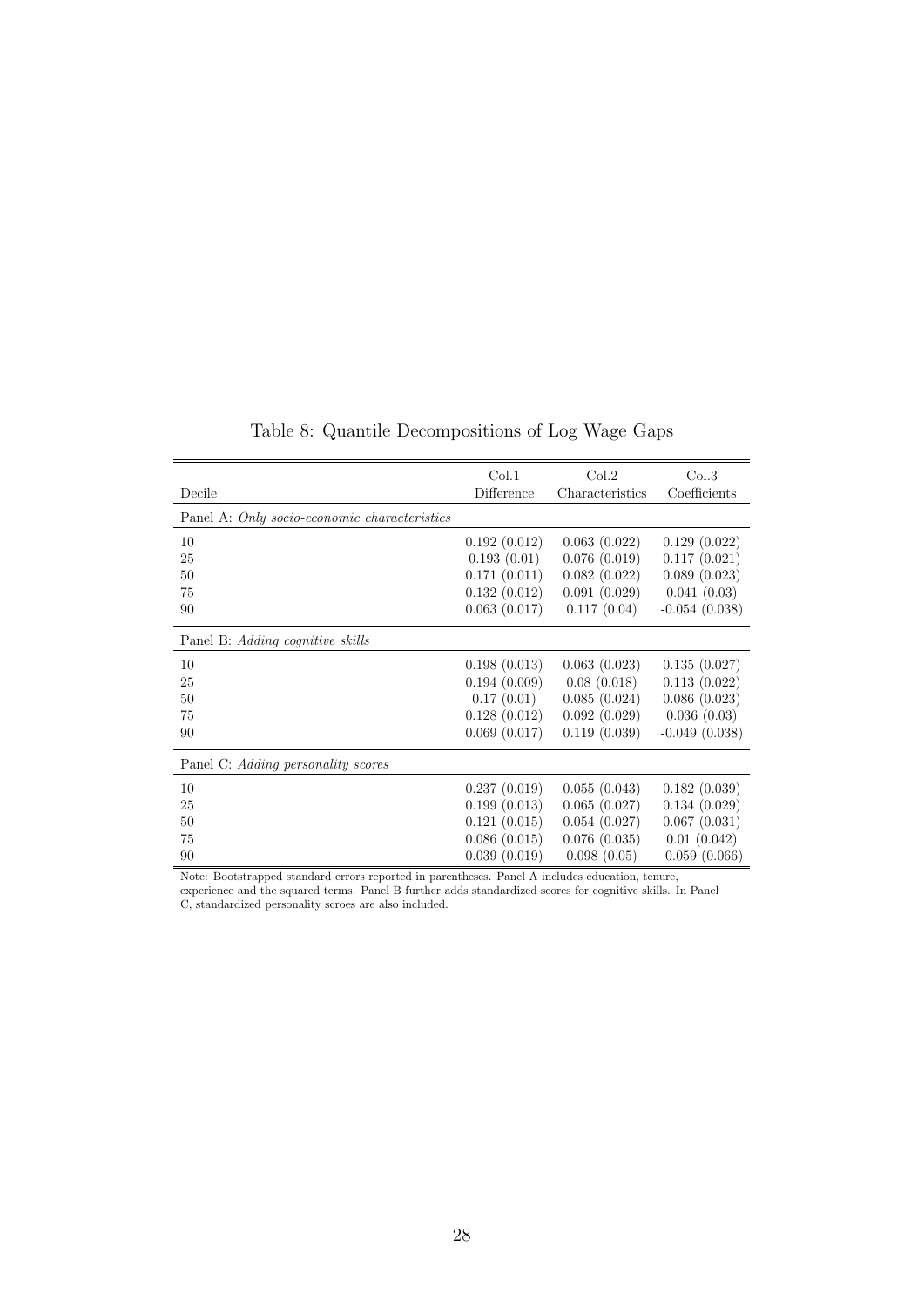|                                              | Col.1        | Col.2           | Col.3           |
|----------------------------------------------|--------------|-----------------|-----------------|
| Decile                                       | Difference   | Characteristics | Coefficients    |
| Panel A: Only socio-economic characteristics |              |                 |                 |
| 10                                           | 0.192(0.011) | 0.063(0.025)    | 0.129(0.026)    |
| 25                                           | 0.193(0.009) | 0.076(0.019)    | 0.117(0.019)    |
| 50                                           | 0.171(0.012) | 0.082(0.021)    | 0.089(0.021)    |
| 75                                           | 0.132(0.015) | 0.091(0.027)    | 0.041(0.029)    |
| 90                                           | 0.063(0.019) | 0.117(0.045)    | $-0.054(0.047)$ |
| Panel B: Adding cognitive skills             |              |                 |                 |
| 10                                           | 0.198(0.011) | 0.063(0.025)    | 0.135(0.026)    |
| 25                                           | 0.194(0.01)  | 0.08(0.02)      | 0.113(0.02)     |
| 50                                           | 0.17(0.012)  | 0.085(0.02)     | 0.086(0.021)    |
| 75                                           | 0.128(0.015) | 0.092(0.026)    | 0.036(0.032)    |
| 90                                           | 0.069(0.019) | 0.119(0.042)    | $-0.048(0.047)$ |
| Panel C: Adding personality scores           |              |                 |                 |
| 10                                           | 0.237(0.014) | 0.055(0.032)    | 0.182(0.033)    |
| 25                                           | 0.199(0.013) | 0.064(0.027)    | 0.134(0.032)    |
| 50                                           | 0.121(0.016) | 0.054(0.03)     | 0.067(0.037)    |
| 75                                           | 0.086(0.019) | 0.076(0.037)    | 0.01(0.04)      |
| 90                                           | 0.039(0.023) | 0.098(0.058)    | $-0.059(0.058)$ |

Table 9: Quantile Decompositions of Log Wage Gaps (with firm fixed effects)

Note: Bootstrapped standard errors reported in parentheses. Panel A includes education, tenure, experience and the squared terms. Panel B further adds standardized scores for cognitive skills. In Panel C, standardized personality scroes are also included.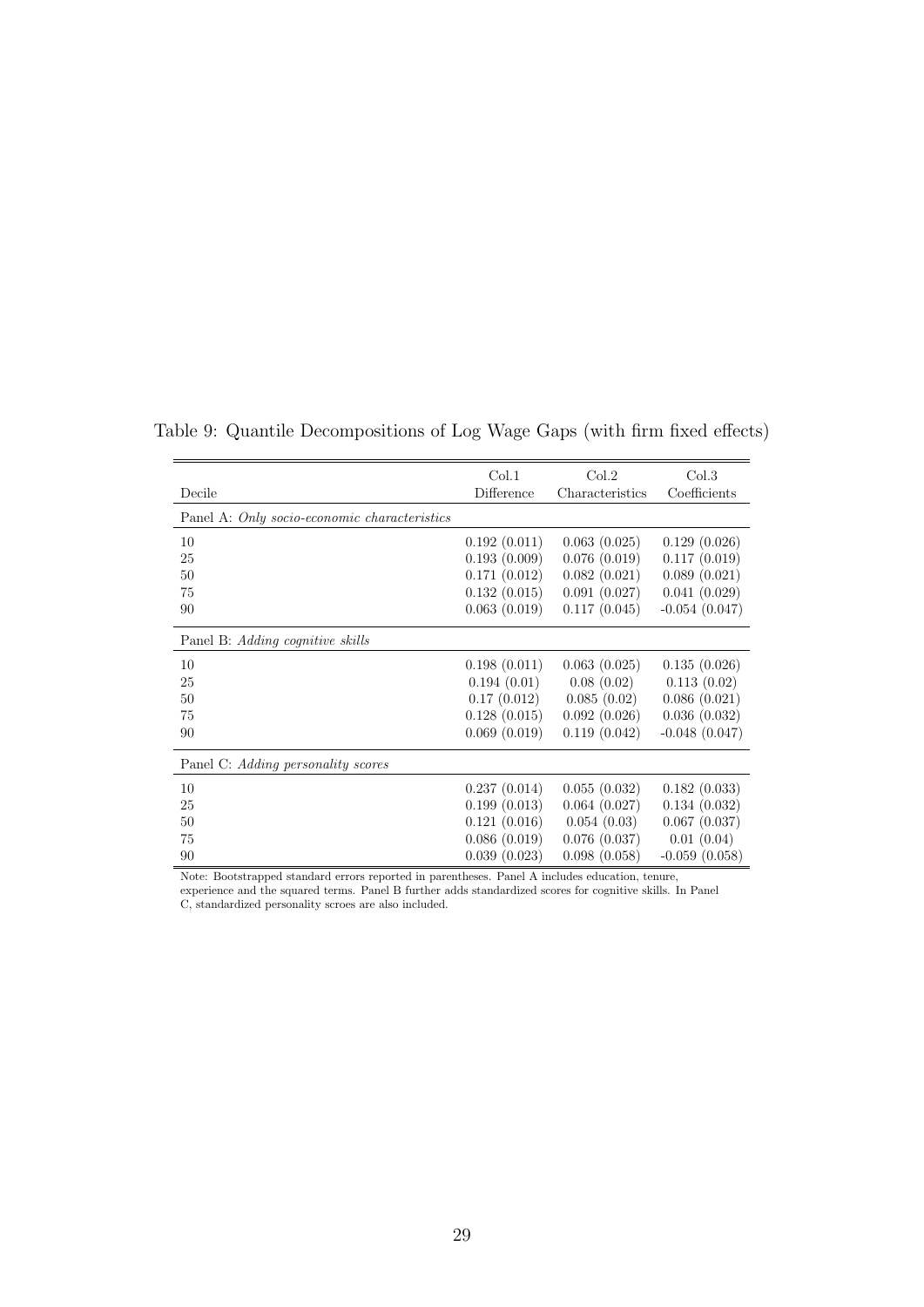|                                               | Col.1                | Col.2                |
|-----------------------------------------------|----------------------|----------------------|
| Education                                     | $-0.229$             | $-0.210$             |
|                                               | (0.170)              | (0.169)              |
| Finance                                       | $-0.227$             | $-0.168$             |
|                                               | (0.169)<br>$-0.346*$ | (0.168)              |
| Manufacturing                                 | (0.188)              | $-0.335*$<br>(0.187) |
| Public Admn                                   | $-0.132$             | $-0.142$             |
|                                               | (0.167)              | (0.165)              |
| Medium size                                   | $-0.132$             | $-0.107$             |
|                                               | (0.092)              | (0.091)              |
| Large size                                    | $-0.112$             | $-0.049$             |
|                                               | (0.089)              | (0.088)              |
| Age of the firm                               | 0.002<br>(0.001)     | 0.002<br>(0.001)     |
| % Females in total workers                    | 0.257                | 0.050                |
|                                               | (0.253)              | (0.251)              |
| % Females in top management                   | $-0.651**$           | $-0.497**$           |
|                                               | (0.250)              | (0.248)              |
| Formal performance review                     | $-0.056$             | $-0.075$             |
|                                               | (0.066)              | (0.065)              |
| Firm is profitable                            | 0.043<br>(0.081)     | 0.047<br>(0.081)     |
| Exporting                                     | 0.115                | 0.133                |
|                                               | (0.111)              | (0.110)              |
| Top manager female                            | $-0.180$             | $-0.109$             |
|                                               | (0.133)              | (0.132)              |
| Top manager is above college level            | $-0.208*$            | $-0.113$             |
|                                               | (0.109)              | (0.108)              |
| How important among professional workers:     |                      |                      |
| Problem solving skills                        | $-0.061*$<br>(0.034) | $-0.041$<br>(0.033)  |
| Literacy skills                               | $0.054*$             | 0.039                |
|                                               | (0.029)              | (0.029)              |
| Numeracy skills                               | 0.030                | 0.024                |
|                                               | (0.033)              | (0.032)              |
| Motivation & committment                      | 0.046                | 0.049                |
|                                               | (0.031)              | (0.030)              |
| General job specific skills                   | $-0.008$<br>(0.027)  | $-0.013$<br>(0.026)  |
| Advanced job specific skills                  | $-0.040*$            | $-0.036$             |
|                                               | (0.023)              | (0.023)              |
| How important among non-professional workers: |                      |                      |
| Problem solving skills                        | $0.062**$            | $0.050*$             |
|                                               | (0.029)              | (0.029)              |
| Literacy skills                               | $-0.058*$            | $-0.039$             |
|                                               | (0.030)              | (0.030)              |
| Numeracy skills                               | $-0.012$<br>(0.027)  | $-0.018$<br>(0.027)  |
| Motivation & committment                      | $-0.031$             | $-0.036$             |
|                                               | (0.026)              | (0.026)              |
| General job specific skills                   | $-0.016$             | $-0.008$             |
|                                               | (0.025)              | (0.025)              |
| Advanced job specific skills                  | $0.046**$            | $0.044*$             |
|                                               | (0.023)              | (0.023)              |
| Constant                                      | 0.363<br>(0.278)     | 0.240<br>(0.275)     |
| Observations                                  | 128                  | 128                  |
| $R^2$                                         | 0.331                | 0.263                |

### Table 10: Within-firm gender wage gap

Note: Dependent variable is the difference of fixed effects  $\hat{\theta}^m$  -  $\hat{\theta}^f$ . \*\*\* significant at  $1\%, **$  significant at  $5\%, *$  significant at 10%.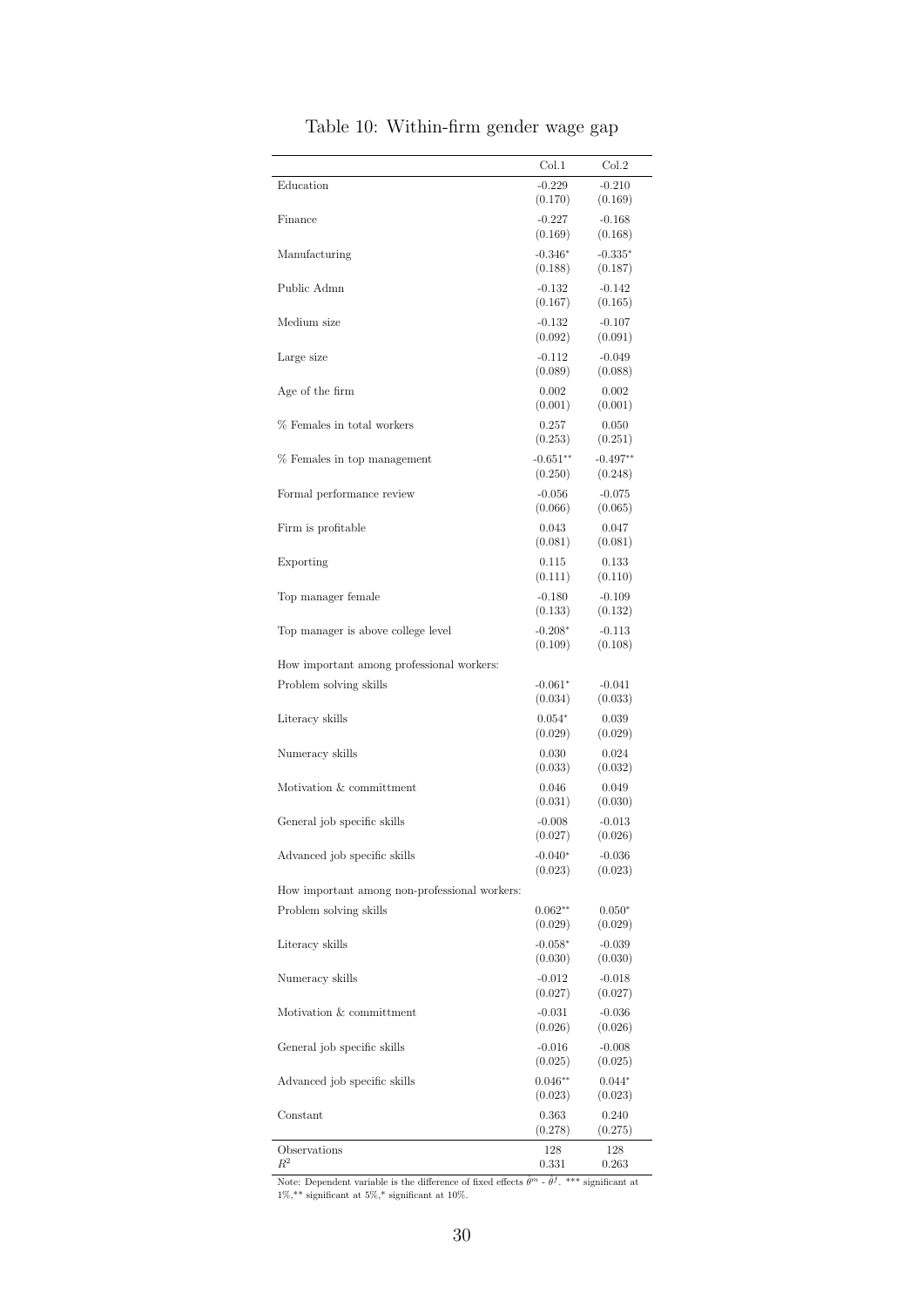## A Additional Results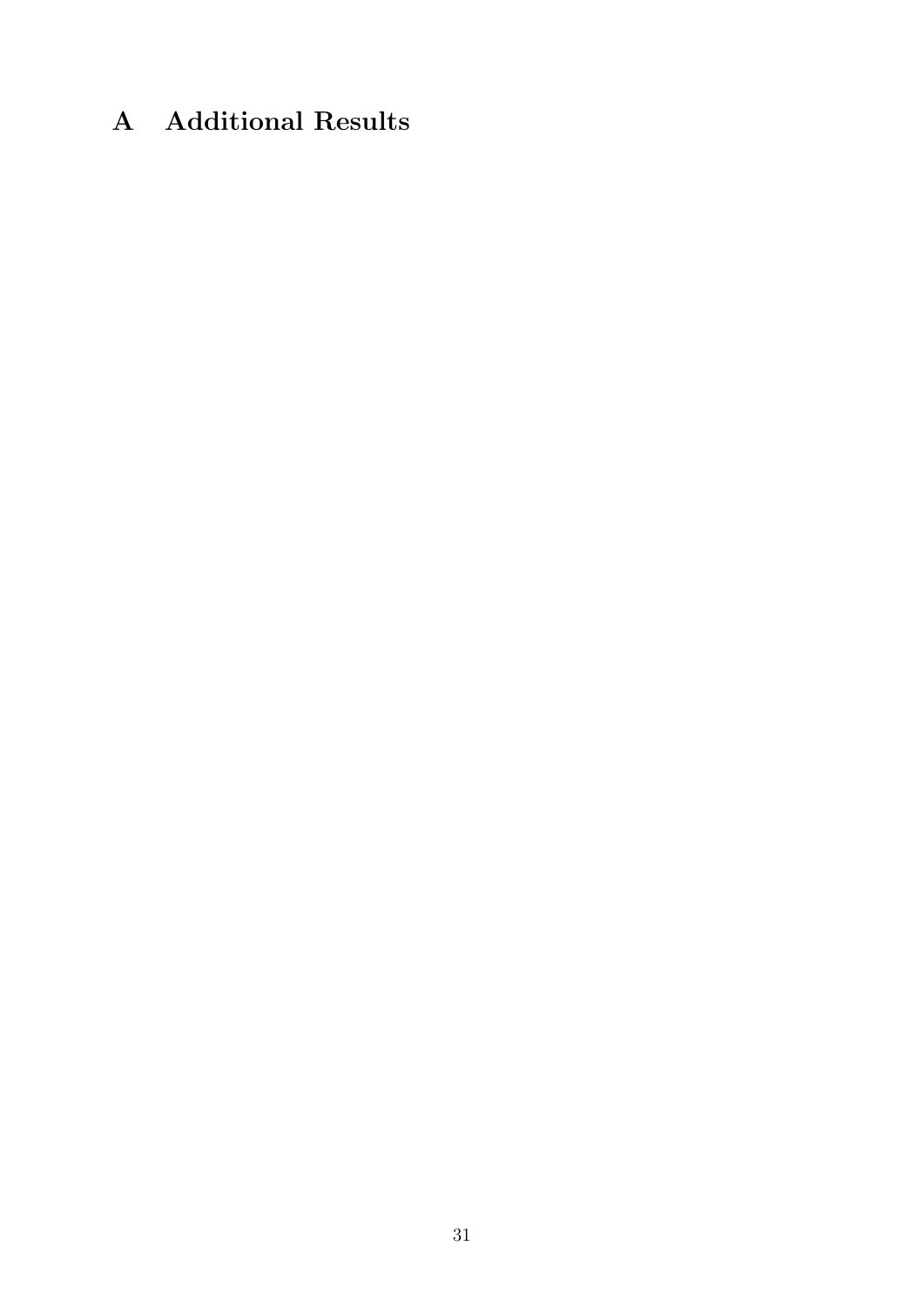|                                       | Col.1       | Col.2                 | Col.3                 |
|---------------------------------------|-------------|-----------------------|-----------------------|
| Female                                | $-0.055***$ | $-0.052***$           | $-0.042$              |
|                                       | (0.020)     | (0.019)               | (0.026)               |
| Married                               | $0.043**$   | $0.045***$            | 0.023                 |
|                                       | (0.017)     | (0.017)               | (0.023)               |
| Years of Education                    | $-0.014*$   | $-0.029***$           | $-0.023**$            |
|                                       | (0.007)     | (0.008)               | (0.011)               |
| Years of Education squared/100        | $0.334***$  | $0.368***$            | $0.307***$            |
|                                       | (0.041)     | (0.042)               | (0.054)               |
| Tenure in current firm                | $0.034***$  | $0.033***$            | $0.036***$            |
|                                       | (0.004)     | (0.004)               | (0.005)               |
| Tenure in current firm squared/ $100$ | $-0.059***$ | $-0.058***$           | $-0.064***$           |
|                                       | (0.013)     | (0.013)               | (0.018)               |
| Prior Experience                      | $0.014*$    | $0.014*$              | $0.020*$              |
|                                       | (0.008)     | (0.008)               | (0.011)               |
| Prior Experience squared/100          | 0.035       | 0.035                 | 0.023                 |
|                                       | (0.038)     | (0.038)               | (0.044)               |
| Reading Score                         |             | $0.048***$<br>(0.014) | $0.050***$<br>(0.017) |
| Numeracy Score                        |             | 0.012<br>(0.014)      | $0.028*$<br>(0.016)   |
| Open                                  |             |                       | $-0.007$<br>(0.012)   |
| Conscientious                         |             |                       | 0.008<br>(0.014)      |
| Extrovert                             |             |                       | 0.001<br>(0.021)      |
| Agreeable                             |             |                       | 0.009<br>(0.010)      |
| Neurotic                              |             |                       | $-0.007$<br>(0.013)   |
| Constant                              | $3.001***$  | $3.116***$            | $3.116***$            |
|                                       | (0.043)     | (0.051)               | (0.071)               |
| Firm fixed effects                    | Yes         | Yes                   | Yes                   |
| Occupation controls                   | Yes         | Yes                   | Yes                   |
| Observations                          | 4527        | 4527                  | 2802                  |
| $R^2$                                 | 0.702       | 0.704                 | 0.701                 |

Table A.1: OLS regressions (with firm fixed effects and occupation controls)

Note: Dependent variable is log of current hourly wage. Standard errors clustered at the firm level are reported in parentheses. \*\*\* significant at 1%,\*\* significant at 5%,\* significant at 10%.